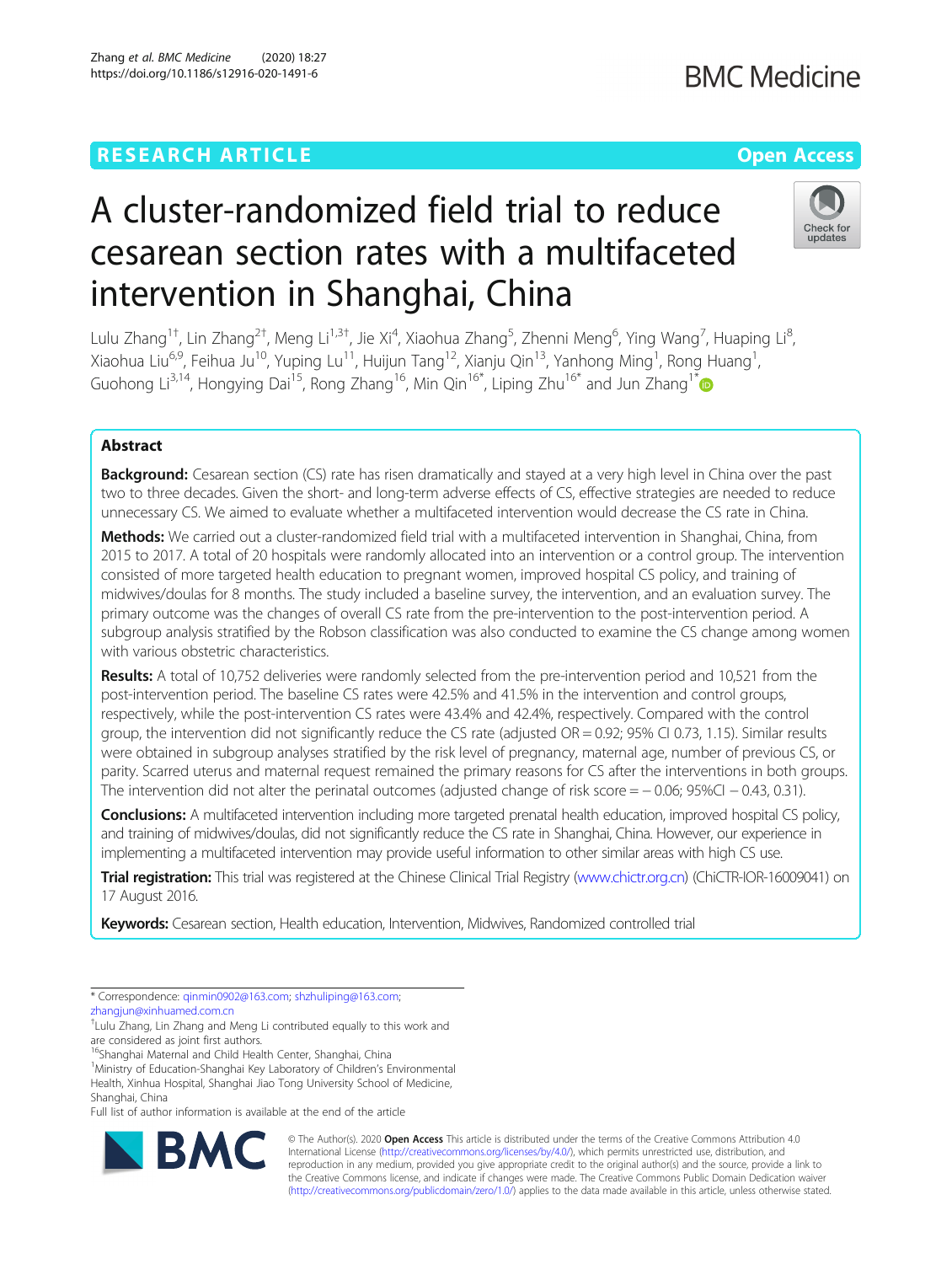# Introduction

Cesarean section (CS) rate has increased dramatically in many parts of the world in the last few decades [[1\]](#page-13-0). It was estimated that the average CS rate worldwide increased from 12.1% in 2000 to 21.1% in 2015 with an average annual rate of increase of 3.7% [\[1](#page-13-0)]. The CS rate in China began to rise in the early 1980s, with a sharp rise in the mid-1990s, and continued to rise from 28.8% in 2008 to 34.9% in 2014 [\[2,](#page-13-0) [3](#page-13-0)]. Reasons for the rapid rise in CS rate in China were multifactorial [\[4](#page-13-0)–[6](#page-13-0)]. Among the commonly cited reasons are fear of labor pain, concerns about complications such as urinary incontinence and lower quality of sex life after vaginal delivery, misconception of CS being safer than vaginal delivery for the baby, poor experience of previous vaginal delivery, and auspicious dates [\[3](#page-13-0), [4](#page-13-0)]. The shortage of nurses/midwives and the large volume of deliveries often lead to more convenient and scheduled CS. The constrained doctor-patient relationship and insufficient training in vaginal delivery also exacerbated the situation [[5,](#page-13-0) [7\]](#page-13-0). Higher financial incentives for CS versus vaginal delivery may lead to the preferred choice of CS [\[2,](#page-13-0) [4,](#page-13-0) [5\]](#page-13-0).

Extensive evidence has shown that CS without medical indications is associated with an increased risk of shortterm and long-term adverse outcomes as well as substantial economic burden  $[8-10]$  $[8-10]$  $[8-10]$ . The downside of widespread CS is now fully manifested in China where the government changed to a two-child policy recently. A high proportion of multiparous women have a scarred uterus, abnormal placenta implantation, and repeated CS [\[11](#page-13-0), [12](#page-13-0)].

Shanghai is one of the largest cities in China. The CS rate increased from 17.5% in the early 1980s to 55% in 2010 [\[13](#page-13-0), [14\]](#page-13-0). Despite that the rate has declined to 47.9% in 2016, it remains high [[15\]](#page-13-0). Given that the causes of the high CS rate are multifactorial, previous studies suggested that multifaceted interventions be used to decrease the CS rate [[5,](#page-13-0) [6](#page-13-0), [16](#page-13-0)–[22\]](#page-13-0). However, evidence concerning effective approaches to reduce unnecessary CS is limited [[23,](#page-13-0) [24\]](#page-13-0), especially in China and other lowand mid-income countries. Therefore, we conducted a cluster-randomized field trial in Shanghai, China, where the CS rate is very high [[2,](#page-13-0) [17,](#page-13-0) [25\]](#page-13-0), to examine the effects of a multifaceted strategy targeting mothers, health professionals, and hospital policy to reduce the CS rate.

# Methods

#### Study design and hospitals

This stratified, cluster-randomized, parallel-group field trial was conducted to examine the effects of a multifaceted intervention on the use of CS in 20 hospitals in Shanghai, China, from 2015 to 2017. Hospitals were invited to participate in this trial and were informed that they could be assigned to either intervention or control group. Seven tertiary hospitals and 13 secondary hospitals agreed to participate. Primary care hospitals were not included in the present study, as they usually do not provide obstetric services, and very few women are delivered outside of the hospital. The participating hospitals delivered approximately half of all births in Shanghai (approximately 200,000 births per year).

An ethical approval was obtained from the Ethics Review Board of the Xinhua hospital, Shanghai Jiao Tong University School of Medicine and other participating hospitals (Approval number: XHEC-C-2016-095).

#### Randomization and masking

Hospitals were first stratified by their levels (tertiary vs secondary). Within each stratum, hospitals were randomly assigned to the intervention and control groups and designated as the units of randomization to ensure that there would be minimal cross contamination between the intervention and control groups. The randomization was conducted by the data management group. The study included a 6-month pre-intervention (baseline survey) period, an 8-month intervention period, and a 6-month post-intervention (evaluation survey) period. No masking was applied in this study.

# Baseline survey

Before the intervention, we conducted a baseline survey. A total of 62,653 births were delivered in the 20 hospitals from January 1 to June 30 in 2016. A random sample of all births was selected. To ensure the precision of the CS rate estimates, we randomly selected 20% of the total births in hospitals with an annual delivery volume under 10,000, and 10% in hospitals with an annual delivery volume over  $10,000$   $[26]$  $[26]$  $[26]$ . On average, about 500 records were extracted per hospital. To make our findings comparable to other studies, we further restricted the analysis to women whose newborns had a gestational age of at least 24 weeks or weighed at least 500 g at delivery. Finally, a total of 10,807 deliveries remained to represent the total births in these hospitals during that period. Medical records of mothers and newborns were retrieved, and information on maternal demographic characteristics, reproductive history, and maternal and neonatal conditions were abstracted by specially trained research staff for both the baseline and evaluation surveys.

### Interventions

A multifaceted intervention was developed based on previous research [\[5](#page-13-0), [22](#page-13-0), [27](#page-13-0)]. It consisted of three components. First, a targeted health education program on top of the regular prenatal education was developed to familiarize pregnant women with the process of natural childbirth, and the health benefits and risks of CS.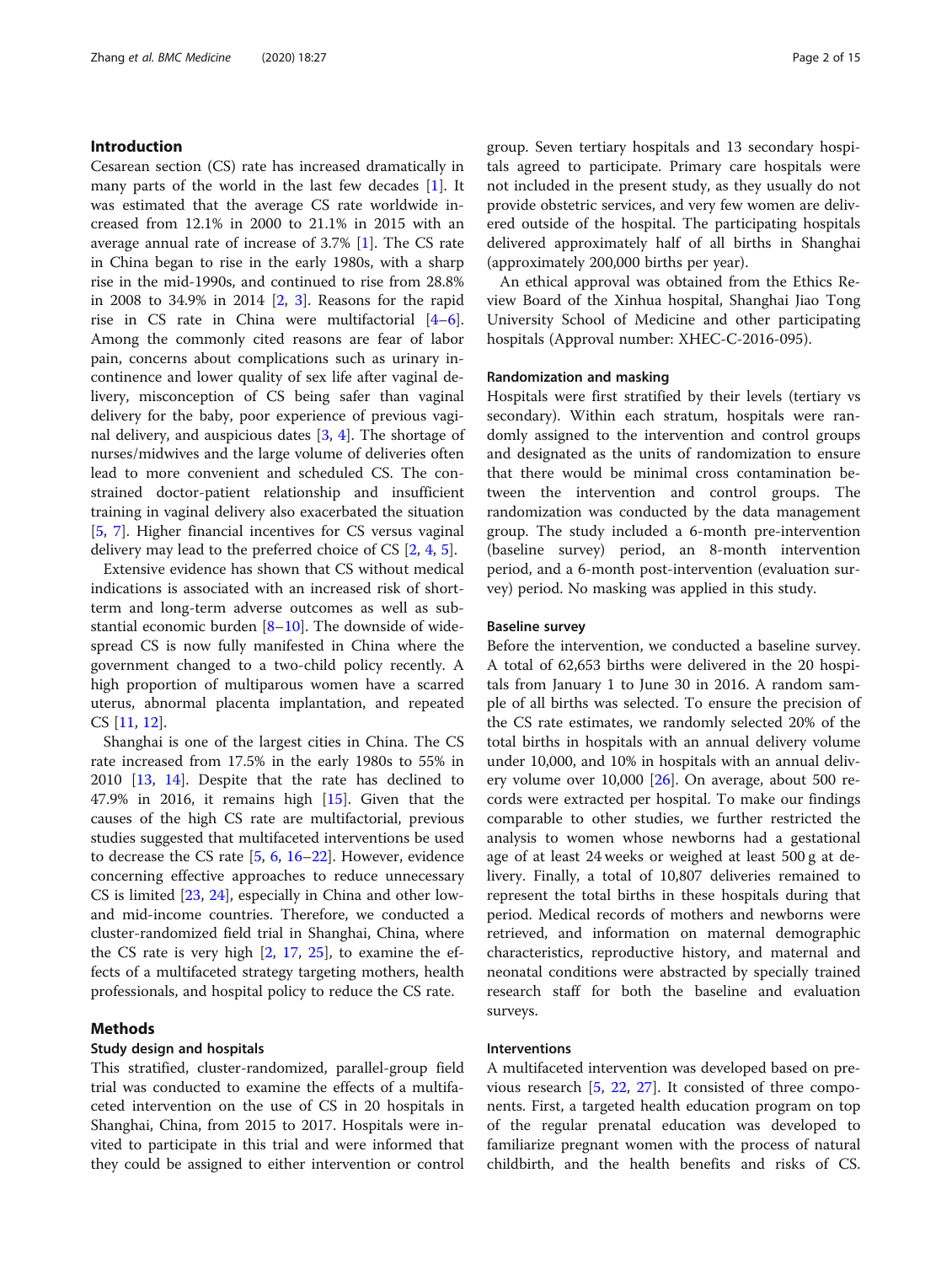Educational brochures, 15 online and offline courses, and free outpatient consultations were offered to women free of charge in the intervention hospitals. These education programs covered the whole pregnancy from booking to delivery. A set of brochures on various topics of CS and natural birth were developed. A number of prenatal health courses were recorded and placed online for women to view at any time. Some talks by health professionals were broadcasted live. In-person classes were also held at weekends for women to attend free of charge. The list of courses was described in more detail in Additional file [1.](#page-12-0)

Second, after a careful review of the literature, a focus group discussion with obstetricians, midwives, and hospital administers, and consultation with hospital management, an improved hospital CS policy was established and promoted in the intervention hospitals. The policy included three measures: To install a CS second opinion process, i.e., if an obstetrician decides to perform a CS on a woman, he/she needs to request a review by the unit chief or a designated senior physician for a second opinion [[16,](#page-13-0) [27](#page-13-0), [28\]](#page-13-0). The obstetric departments in the intervention hospitals were also encouraged to conduct regular peer reviews of CS indications, post the monthly CS rate, and implement a reward system [\[16](#page-13-0), [27](#page-13-0)–[31\]](#page-13-0).

Third, several training courses with a specially designed syllabus were offered to midwives and doulas in the intervention hospital to improve their skills.

The intervention was implemented from September 1, 2016, to April 30, 2017. The control group did not receive any of the above interventions except for providing the usual care.

#### Evaluation survey

A total of 54,257 births were delivered in the participating hospitals during the evaluation period from May 1 to October 31 in 2017. A random sample was selected, and data were abstracted in the same way as that of the baseline survey. A total of 10,553 deliveries remained for analyses (Additional files [2](#page-12-0), [3](#page-12-0), and [4\)](#page-12-0).

#### Assessment of outcomes

The main outcomes were at the individual participant level within hospitals (randomization units). The primary outcome was the changes of the overall CS rate from the pre-intervention to the post-intervention period. A subgroup analysis stratified by the Robson classification was also conducted to examine the CS change among women with various obstetric characteristics. The secondary outcomes were gestational weight gain (GWG), obstetrical interventions, and perinatal outcomes. GWG was defined as the difference between documented weight at the first and last prenatal visit just before delivery. Obstetrical interventions included planned and intrapartum CS rate, artificial rupture of the membranes, labor induction, oxytocin use during labor, epidural analgesia, use of doula, assisted vaginal delivery, and episiotomy. Planned and intrapartum CS were defined as CS before and after the onset of labor, respectively. Labor induction was defined as artificially induced uterine contraction. Perinatal outcomes were measured by a composite score, defined by the American College of Obstetricians and Gynecologists (ACOG) Quality Improvement and Patient Safety Committee (QuIPS) [\[32](#page-13-0)]. Each of the 10 outcomes was assigned a weighted score indicating the severity: maternal death, 750 points; intrapartum or neonatal death > 2500 g, 400 points; uterine rupture, 100 points; maternal admission to ICU, 65 points; birth trauma, 60 points; return to operating room/labor and delivery, 40 points; admission to NICU  $>$  2500 g and for  $>$  24 h, 35 points; APGAR < 7 at 5 min, 25 points; blood transfusion, 20 points; and 3°- or 4° perineal tear, 5 points. The individual perinatal risk score was computed by the sum of the scores of all the 10 outcomes (if any) to manifest perinatal outcome for each mother.

# Assessment of covariates

Maternal age was treated as a continuous variable. Information on maternal height, weight at delivery, nulliparous (yes/no), assisted reproductive technology (ART; yes/ no), previous cesarean delivery (yes/no), gestational age (GA) at delivery, birthweight of newborn, pathology (yes/no), and hospital level (tertiary hospitals/secondary hospitals) were collected. Body mass index (BMI) was calculated as maternal weight at delivery in kilograms divided by the square of height in meters  $(kg/m^2)$ .

A pregnancy was considered as morbid if any of the following conditions was met: non-cephalic presentation of the fetus, placental abruption, placenta previa, uterine rupture, hypertensive disorders of pregnancy (including gestational hypertension, preeclampsia, eclampsia, and HELLP syndrome), heart disease, deep venous thrombosis, kidney disease, pre-gestational and gestational diabetes mellitus, pre-gestational and gestational thyroid disease (including hyperthyroidism, hypothyroidism and others), premature rupture of membranes (gestational age < 37 weeks), Rh incompatibility, or congenital malformation.

A pregnancy was considered as low-risk if the newborn was born in cephalic presentation, and the mothers were aged 18 or above and younger than 40 years old, gave a term birth (37–41 completed weeks of gestation), had a pre-pregnancy BMI between 17 and  $28 \text{ kg/m}^2$ , and were without previous ART, CS, prior or current stillbirth, and morbidity during pregnancy defined above. In contrast, a pregnancy was considered as high-risk with any of the above conditions.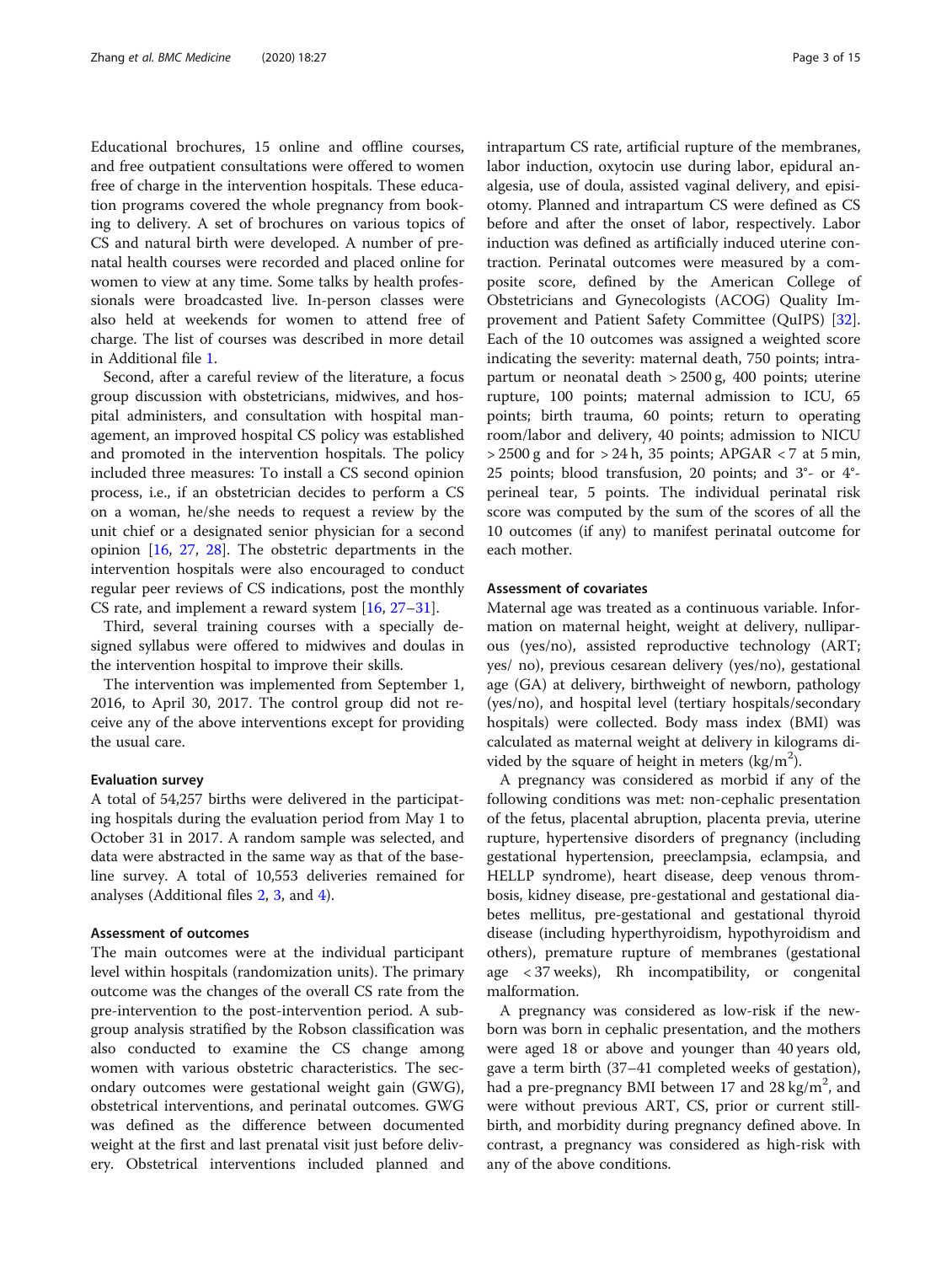#### Statistical analysis

Based on the overall CS rate of 45% in Shanghai, we estimated that the intervention may reduce the CS rate by 7 to 38%. Assuming that the unit size was about 500 subjects per hospital and the intraclass correlation coefficient was 0.011, we calculated that we would need to enroll 20 hospitals for the purpose of the study to have 90% power to detect 7% reduction in CS rate. A twosided alpha significance level of 0.05 was used.

Continuous variables were described as mean (standard deviation), whereas categorical variables were presented as numbers and percentages. An intention-totreat analysis was applied according to the assignment of randomization at the beginning of the study. Given the clustering of women (final analysis units) within hospitals (randomization units), generalized estimating equations (GEE) were used to assess the effects of the multifaceted intervention on CS rates, GWG, obstetrical interventions, and perinatal outcomes, separately, adjusting for maternal age, BMI at delivery, parity, ART, previous CS history, GA at delivery, birthweight of the newborn, pregnancy complications, and hospital level. Adjusted OR, adjusted  $β$ , and corresponding 95% CIs were computed to compare the changes between the intervention group and the control group from the preto the post-intervention period. For the GEE models that did not converge, a logistic regression model was used with  $p$  values of less than 0.001 being considered as statistically significant and  $p$  values of less than 0.003 being marginally significant [\[33](#page-13-0), [34](#page-13-0)].

We conducted stratified analyses by the risk level of the mothers (low vs. high), maternal age  $(\geq 35 \text{ vs. } < 35)$ , the number of previous CS (0 vs.  $\geq$ 1), and parity (primipara vs. multipara without a previous CS vs. multipara with a previous CS or not). Additionally, to identify factors that were negatively associated with CS, we evaluated the intervention effect in each group of mothers by the modified Robson Classification System [[35\]](#page-13-0). Five basic obstetric characteristics were used by the modified Robson classification system to categorize all subjects admitted for delivery: parity (nulliparous, multiparous with or without a previous CS), onset of labor (spontaneous labor, induced labor, or CS before labor), gestational age (preterm birth or full term), fetal presentation (cephalic, breech, transverse or oblique lie), and number of fetus (singleton or multiplets). In order not to miss significant information for the success of induction and its contribution to the CS rate, the modified Robson classification divided induced labor and CS before labor into two groups for nulliparous and multiparous women, respectively (groups 2, 3, 5, and 6). On the other hand, the number of women with transverse or oblique fetal lie was small but the CS rates for non-cephalic presentations were very high. Thus, these groups were combined into one (group 8). Moreover, subjects who lacked at least one of the above five obstetric characteristics were placed in the unknown group (group 99). After the appropriate expansion and reduction in certain categories, the total number of groups remained at 10, plus the unknown group. Specifically, group 1 (nulliparous, spontaneous: abbreviated as NS): nulliparous women with singleton cephalic pregnancy,  $\geq$  37 weeks in spontaneous labor; group 2 (nulliparous, induced: NI): nulliparous women with singleton cephalic pregnancy,  $\geq$  37 weeks in induced labor; group 3 (nulliparous, cesarean: NC): nulliparous women with singleton cephalic pregnancy,  $\geq$  37 weeks who were delivered by CS before labor; group 4 (multiparous, spontaneous: MS): multiparous women without a previous CS, with singleton cephalic pregnancy,  $\geq$  37 weeks in spontaneous labor; group 5 (multiparous, induced: MI): multiparous women without a previous CS, with singleton cephalic pregnancy,  $\geq 37$ weeks in induced labor; group 6 (multiparous, cesarean: MC): multiparous women without a previous CS, with singleton cephalic pregnancy,  $\geq$  37 weeks who were delivered by CS before labor; group 7 (previous cesarean: PC): multiparous women with a previous CS, with singleton cephalic pregnancy,  $\geq$  37 weeks; group 8 (breech: BR): all women with a singleton pregnancy with a breech, transverse, or oblique lie; group 9 (twin: TW): all women with multiple pregnancies (twins or higherorder multiples); group 10 (preterm: PT): all women with a singleton cephalic pregnancy,  $\langle 37 \rangle$  weeks [[35](#page-13-0)].

All statistical analyses were conducted with SAS 9.4 software (SAS Institute Inc., Cary, NC). This trial was registered at the Chinese Clinical Trial Registry ([www.](http://www.chictr.org.cn) [chictr.org.cn\)](http://www.chictr.org.cn) (ChiCTR-IOR-16009041).

# Results

The intervention group consisted of three tertiary and seven secondary hospitals, and the control group was composed of four tertiary and six secondary hospitals. From January 1, 2016, to October 31, 2017, a total of 21, 360 deliveries were randomly sampled during the study period, including 10,807 deliveries in the preintervention and 10,553 in the post-intervention period (Fig. [1\)](#page-4-0). After excluding women with missing information on labor and delivery, 21,273 women (99.6%) were included in the final analysis. Baseline characteristics including maternal age, parity, GA at delivery, CS history, risk level of the pregnancy, birth outcome, and neonatal birthweight were generally similar between the intervention and control groups. In contrast, newborns were slightly more likely to be non-cephalic presentation in the intervention group than in the control group (5.3% vs. 4.3%) (Table [1](#page-5-0)).

The baseline CS rates were 42.5% and 41.5% in the intervention and control groups, respectively, versus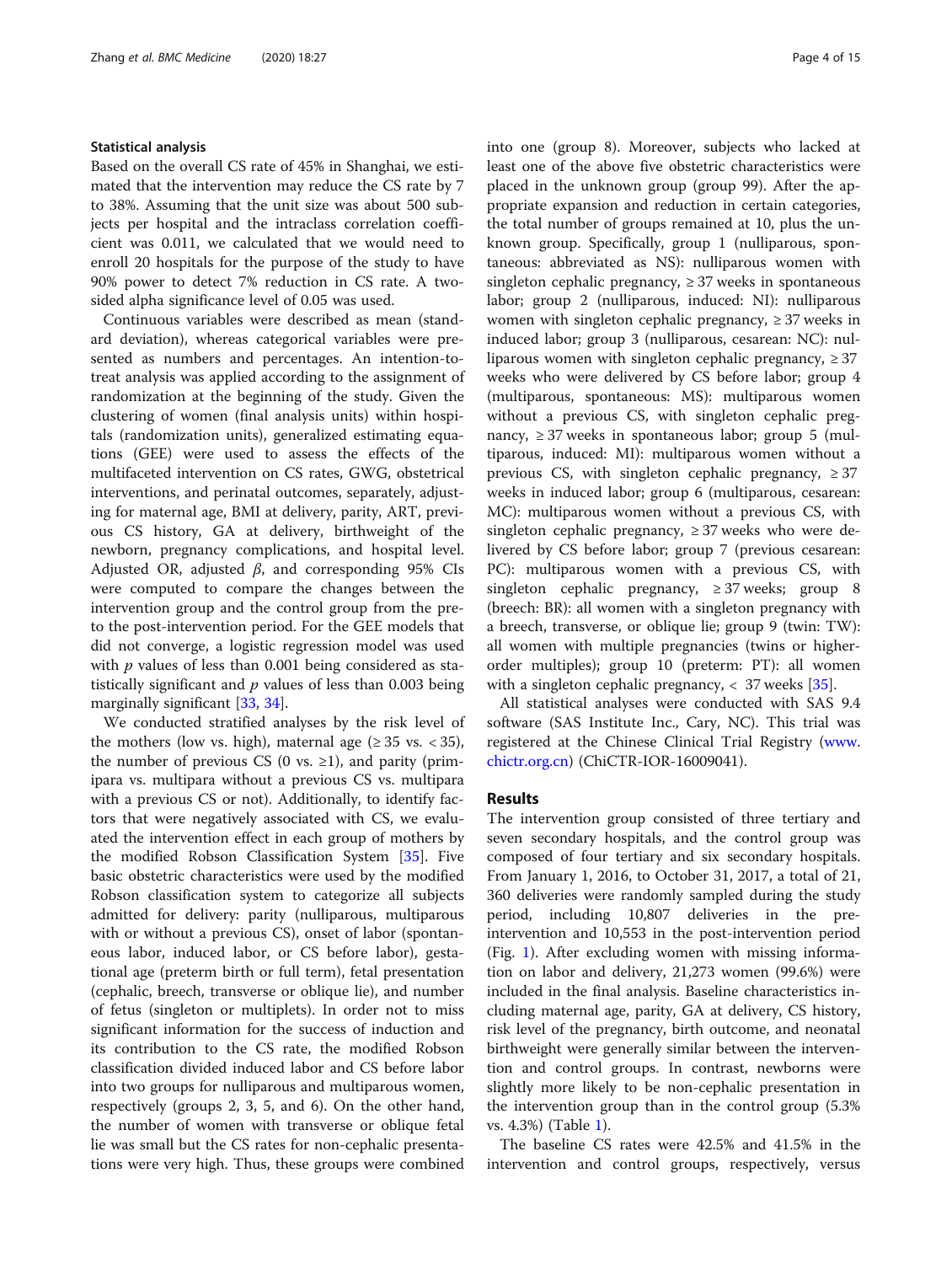<span id="page-4-0"></span>

43.4% and 42.4% in the post-intervention period, respectively. The intervention did not significantly reduce the CS rate when comparing with the control group during the same period (adjusted OR = 0.92; 95%CI 0.73, 1.15;  $p = 0.44$ ) (Table [2\)](#page-6-0). Similar results were obtained after we stratified the women by the risk level of the pregnancy, maternal age, number of previous CS, or parity. Among the low-risk women, there was a small reduction in CS rate in both groups from the baseline to the post-intervention periods (− 3.6% and − 2.8%, respectively). In contrast, the CS rates in both groups increased during the same period in high-risk pregnancies (2.5% and 4.0%, respectively). Although none of the subgroup analyses showed any statistically significant reduction, all the point estimates of the adjusted odds ratios were below 1.

Table [3](#page-8-0) shows the CS rate by the categories of the modified Robson Classification System and by group allocation and period. Similarly, the intervention did not significantly affect the CS rates across the Robson categories.

The baseline GWG were 13.2 (SD 5.3) kg and 12.3 (SD 5.5) kg in the intervention and control groups, respectively, versus 11.2 (SD 4.8) kg and 11.2 (SD 5.1) kg in the post-intervention period, respectively. The intervention did not significantly reduce the GWG when comparing with the control group during the same period (adjusted β = − 0.05; 95%CI − 0.11, 0.01;  $p = 0.11$ ).

Scarred uterus, CS by maternal request without medical indication, abnormal fetal heart rate pattern, breech or transverse presentation, prolonged labor, and macrosomia ranked the top six primary indications for CS in both groups during the baseline and the evaluation periods. The proportion of CS due to scarred uterus had increased from the baseline to the evaluation period in both groups (4.6% and 3.6%, respectively) (Table [4\)](#page-10-0). The frequencies of obstetrical interventions were similar between the two groups before and after the intervention (Table [5](#page-11-0)). However, among women who had a trial of labor, the intervention appeared to have had a suggestive but statistically non-significant effect on assisted vaginal delivery (OR =  $0.61$ , 9[5](#page-11-0)%CI 0.31, 1.21) (Table 5).

Few women had severe complications. The proportion of women with an individual perinatal risk score defined by ACOG QuIPS above zero remained virtually the same from the baseline to the evaluation period in both groups  $(-0.3\% \text{ vs. } -0.2\%$ , respectively).

# **Discussion**

This trial showed that a multifaceted intervention did not reduce the high CS rate in Shanghai, China. Scarred uterus and maternal request were still the primary indications for CS even after the intervention. To our best knowledge, our study was so far the first randomized trial to reduce the CS rate by a multifaceted intervention in China.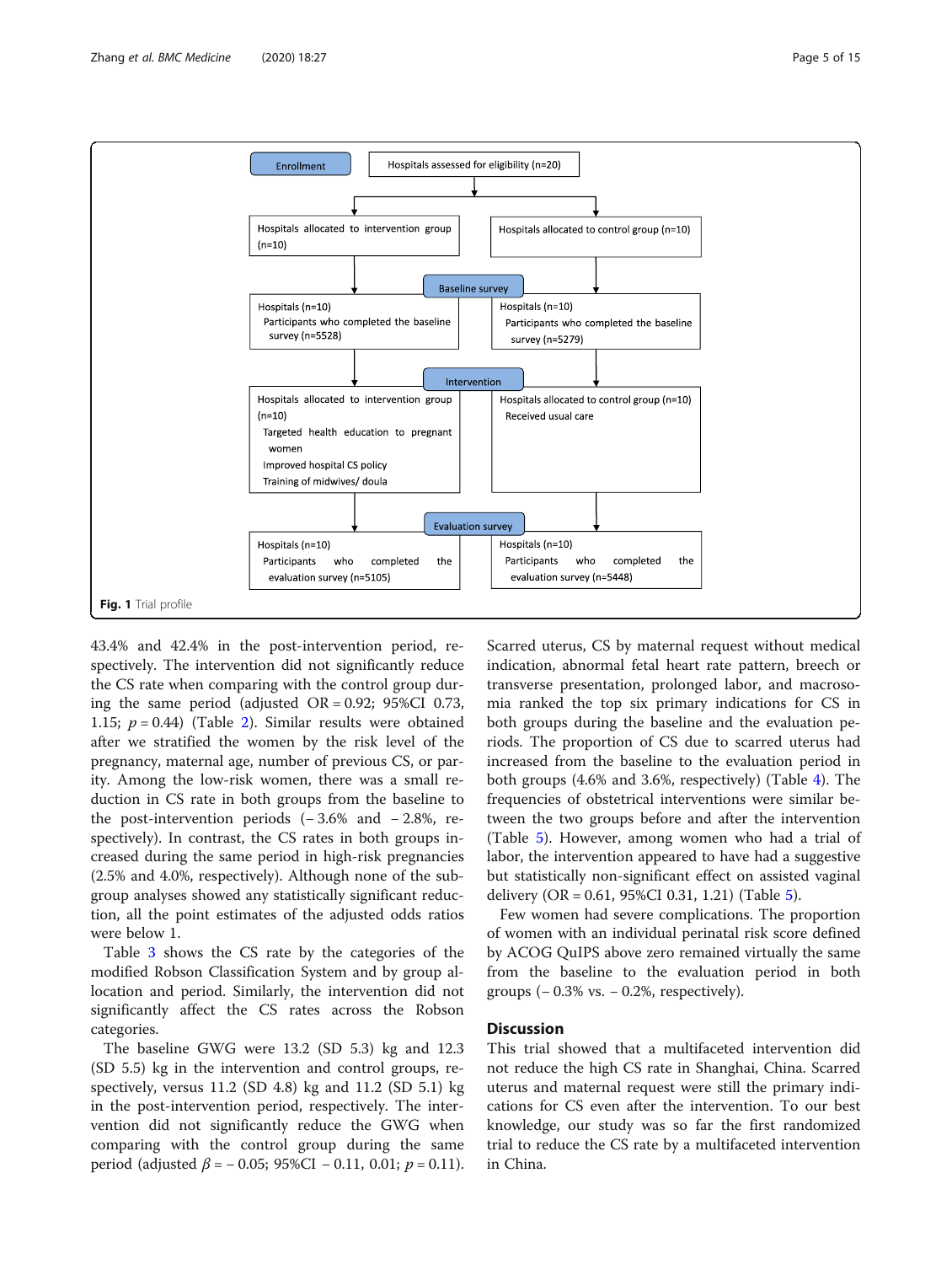<span id="page-5-0"></span>

| Table 1 Characteristics of hospitals and patients by group |
|------------------------------------------------------------|
| allocation during the baseline period, Shanghai, China     |

|                                           | Intervention Group<br>$(N = 5498)$ | Control group<br>$(N = 5254)$ |
|-------------------------------------------|------------------------------------|-------------------------------|
| Hospitals                                 |                                    |                               |
| Type of hospital, no. (%)                 |                                    |                               |
| Tertiary hospitals                        | 1941 (35.3)                        | 1813 (34.5)                   |
| Secondary hospitals                       | 3557 (64.7)                        | 3441 (65.5)                   |
| Patients                                  |                                    |                               |
| Maternal age at delivery, years           |                                    |                               |
| < 18 years, no. (%)                       | 12(0.2)                            | 19(0.4)                       |
| 18-34 years, no. (%)                      | 4842 (89.9)                        | 4686 (90.1)                   |
| $\geq$ 35 years, no. (%)                  | 533 (9.9)                          | 494 (9.5)                     |
| Missing                                   | 111                                | 55                            |
| Pre-pregnancy body mass<br>index, $kg/m2$ | $22.0 \pm 3.2$                     | $22.3 \pm 3.3$                |
| Parity, no. (%)                           |                                    |                               |
| 0                                         | 3546 (64.5)                        | 3399 (64.7)                   |
| 1                                         | 1828 (33.3)                        | 1715 (32.7)                   |
| $\geq$ 2                                  | 121(2.2)                           | 137(2.6)                      |
| Missing                                   | 3                                  | 3                             |
| Gestational age at delivery, no. (%)      |                                    |                               |
| < 37 weeks                                | 312 (5.7)                          | 292 (5.6)                     |
| 37-41 weeks                               | 5167 (94.0)                        | 4948 (94.2)                   |
| $\geq$ 42 weeks                           | 19(0.4)                            | 14(0.3)                       |
| Previous cesarean deliveries, no. (%)     |                                    |                               |
| No                                        | 4722 (86.0)                        | 4516 (86.1)                   |
| Yes                                       | 768 (14.0)                         | 727 (13.9)                    |
| Missing                                   | 8                                  | 11                            |
| Risk level of pregnancy, no. (%)          |                                    |                               |
| Low                                       | 2830 (51.5)                        | 2671 (50.8)                   |
| High                                      | 2668 (48.5)                        | 2583 (49.2)                   |
| Presentation of the baby                  |                                    |                               |
| Cephalic                                  | 5088 (94.7)                        | 4964 (95.7)                   |
| Breech/transverse/oblique lie             | 284 (5.3)                          | 222 (4.3)                     |
| Missing                                   | 126                                | 68                            |
| Mode of delivery                          |                                    |                               |
| Vaginal delivery                          | 3034 (55.2)                        | 3003 (57.2)                   |
| Assisted vaginal delivery                 | 128(2.3)                           | 70 (1.3)                      |
| Planned cesarean delivery                 | 2000 (36.4)                        | 1855 (35.3)                   |
| Intrapartum cesarean<br>delivery          | 336 (6.1)                          | 326 (6.2)                     |
| Birth outcome                             |                                    |                               |
| Live birth                                | 5479 (99.7)                        | 5236 (99.7)                   |
| Fetal death                               | 14(0.3)                            | 13(0.3)                       |
| Stillbirth                                | 1(0.02)                            | 2(0.04)                       |
| Neonatal death                            | 4 (0.07)                           | 3(0.06)                       |
|                                           |                                    |                               |

| Table 1 Characteristics of hospitals and patients by group |
|------------------------------------------------------------|
| allocation during the baseline period, Shanghai, China     |
| (Continued)                                                |

|                         | Intervention Group<br>$(N = 5498)$ | Control group<br>$(N = 5254)$ |
|-------------------------|------------------------------------|-------------------------------|
| Neonatal birthweight, g |                                    |                               |
| $<$ 1500, no. (%)       | 16(0.3)                            | 17(0.3)                       |
| 1500-2499, no. (%)      | 185 (3.4)                          | 191 (3.6)                     |
| 2500-3999, no. (%)      | 4901 (89.2)                        | 4663 (88.8)                   |
| $\geq$ 4000, no. (%)    | 395 (7.2)                          | 383 (7.3)                     |
| Missing                 |                                    | $\left( \right)$              |

Outcome: twins combined

Neonatal admission to ICU: twins combined

Numerous attempts have been made to reduce the CS rate around the world [[27](#page-13-0), [28](#page-13-0), [34,](#page-13-0) [36](#page-14-0)–[38](#page-14-0)]. Unfortunately, the impact of a single intervention approach has been inconsistent and mostly limited [\[39](#page-14-0)]. Chaillet et al. used multifaceted interventions, including audits of indications for CS, provision of feedback to health professionals, and implementation of best practices, and reported a statistically significant but small reduction in the CS rate (adjusted risk difference =  $-1.8\%$ ; 95% CI  $-3.8\%$ ,  $-0.2\%$ ) [[34\]](#page-13-0). A trial by Althabe et al. showed that a hospital policy of mandatory second opinion had a similar statistically significance but marginal reduction in CS use (adjusted risk difference = − 1.9%; 95% CI − 3.8%, − 0.1%) [[27](#page-13-0)].

On the other hand, two Chinese retrospective observational studies suggested that multifaceted interventions involving government policy, finical incentives, local benchmarking, health education for health professionals and pregnant women, doula care, and access to labor analgesia could decrease the CS use effectively [\[40](#page-14-0), [41\]](#page-14-0). In a retrospective study at a large maternity hospital in Shanghai, Liu et al. compared CS rates before and after the implementation of a multifaceted intervention [\[41](#page-14-0)], which included government and hospital measures. The government measure consisted of fixing per-patient reimbursement by the government health insurance regardless of the delivery mode, and ranking the obstetric departments by the CS rate. The hospital measure included free perinatal healthcare classes, improving women's childbirth experience by allowing family and an experienced midwife to stay with them during labor and offering labor analgesia, ranking physicians' performance within the hospital by CS rate. After the interventions, there was a 31% reduction in the CS rate, with an OR of 0.69 [95% CI 0.66–0.71]. However, the study did not separate the effects of the government and hospital measures.

Yu et al. conducted a retrospective pre-/post-intervention study which focused on CS on maternal request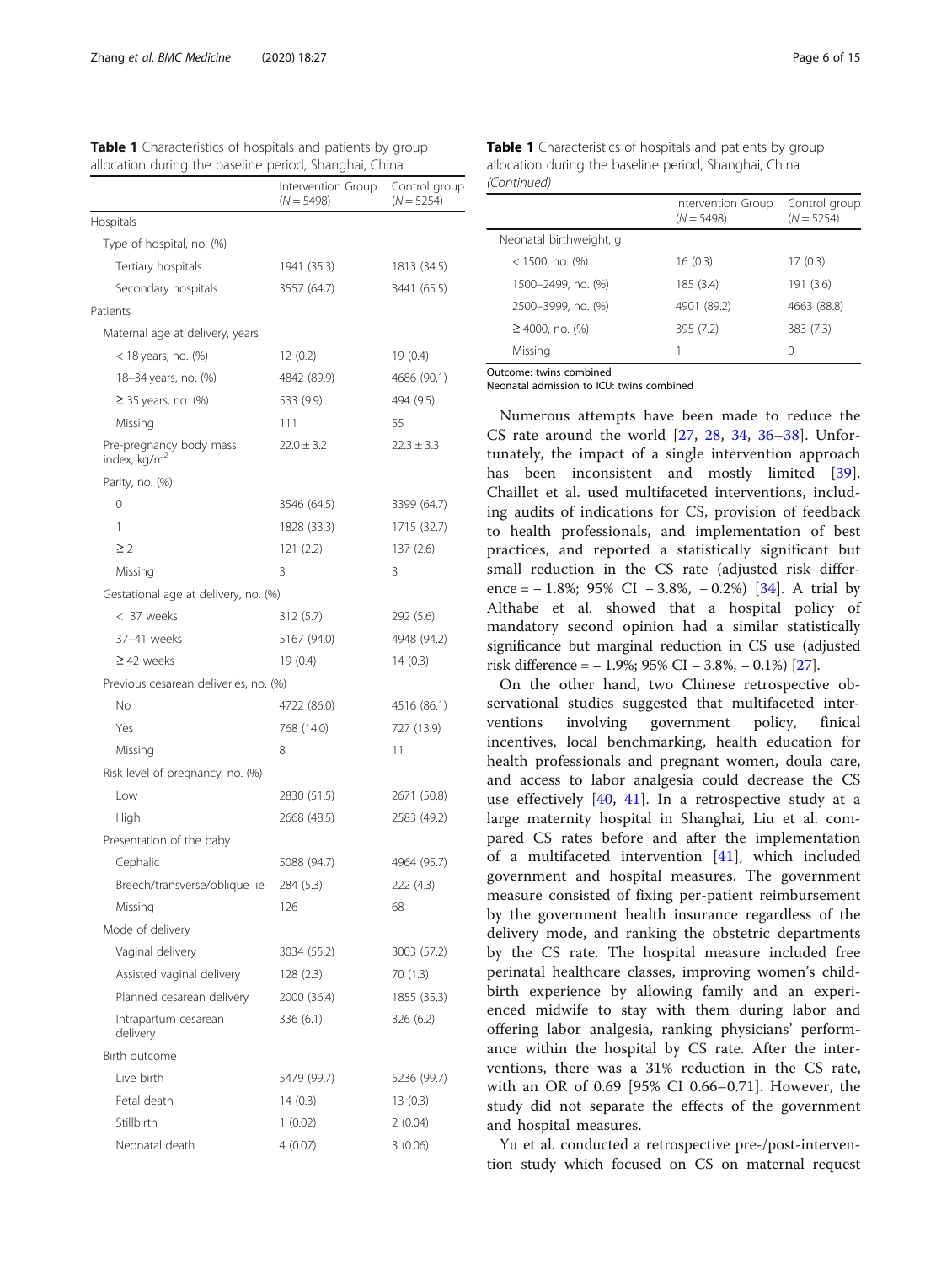| Table 2 Effects of the multifaceted intervention on cesarean section rate, Shanghai, China |                                   |                                                   |                  |         |                              |                                                                        |        |      |                             |          |
|--------------------------------------------------------------------------------------------|-----------------------------------|---------------------------------------------------|------------------|---------|------------------------------|------------------------------------------------------------------------|--------|------|-----------------------------|----------|
|                                                                                            | Intervention group (10 hospitals) |                                                   |                  |         | Control group (10 hospitals) |                                                                        |        |      | Effect of the intervention  |          |
|                                                                                            |                                   | Baseline ( $M = 5498$ ) Evaluation ( $N = 5092$ ) | Rate change%     | p value |                              | Baseline ( $N = 5254$ ) Evaluation ( $N = 5429$ ) Rate change% p value |        |      | Adjusted OR (95%Cl) p value |          |
| Cesarean delivery, no. (%)                                                                 | 2336 (42.5)                       | 2209 (43.4)                                       | $\overline{0}$ . | 0.32    | 2181 (41.5)                  | 2303 (42.4)                                                            | 0.9    | 0.47 | 0.92(0.73, 1.15)            | 0.44     |
| Risk level of pregnancy                                                                    |                                   |                                                   |                  |         |                              |                                                                        |        |      |                             |          |
| $_{\text{Low}}$                                                                            |                                   |                                                   |                  |         |                              |                                                                        |        |      |                             |          |
| Total no.                                                                                  | 2830                              | 2420                                              |                  |         | 2671                         | 2711                                                                   |        |      |                             |          |
| Cesarean delivery, no. (%) 760 (26.9)                                                      |                                   | 563 (23.3)                                        | $-3.6$           | 0.20    | 691 (25.9)                   | 626 (23.1)                                                             | $-2.8$ | 0.36 | $0.96$ $(0.74, 1.25)$       | 0.75     |
| High                                                                                       |                                   |                                                   |                  |         |                              |                                                                        |        |      |                             |          |
| Total no.                                                                                  | 2668                              | 2672                                              |                  |         | 2583                         | 2718                                                                   |        |      |                             |          |
| Cesarean delivery, no. (%) 1576 (59.1)                                                     |                                   | 1646 (61.6)                                       | 2.5              | 0.97    | 1490 (57.7)                  | 1677(61.7)                                                             | 4.0    | 0.14 | 0.9 (0.71, 1.14)            | 0.38     |
| Maternal age                                                                               |                                   |                                                   |                  |         |                              |                                                                        |        |      |                             |          |
| < 35 years                                                                                 |                                   |                                                   |                  |         |                              |                                                                        |        |      |                             |          |
| Total no.                                                                                  | 4854                              | 4330                                              |                  |         | 4705                         | 4605                                                                   |        |      |                             |          |
| Cesarean delivery, no. (%) 1969 (40.6)                                                     |                                   | 1756 (40.6)                                       | $\circ$          | 0.25    | 1879 (39.9)                  | 1847 (40.1)                                                            | 0.2    | 0.63 | 0.9(0.71, 1.13)             | 0.36     |
| $\geq$ 35 years                                                                            |                                   |                                                   |                  |         |                              |                                                                        |        |      |                             |          |
| Total no.                                                                                  | 533                               | 678                                               |                  |         | 494                          | 739                                                                    |        |      |                             |          |
| Cesarean delivery, no. (%)                                                                 | 317 (59.5)                        | 413 (60.9)                                        | $\overline{4}$   | 0.74    | 283 (57.3)                   | 418 (56.6)                                                             | $-0.7$ | 0.51 | 0.97 (0.58, 1.62)           | 0.89     |
| Number of previous cesarean deliveries                                                     |                                   |                                                   |                  |         |                              |                                                                        |        |      |                             |          |
| $\circ$                                                                                    |                                   |                                                   |                  |         |                              |                                                                        |        |      |                             |          |
| Total no.                                                                                  | 4722                              | 4134                                              |                  |         | 4516                         | 4496                                                                   |        |      |                             |          |
| Cesarean delivery, no. (%) 1594 (33.8)                                                     |                                   | নি<br>1289 (31.                                   | $-2.6$           | 0.32    | 1489 (33.0)                  | 1403 (31.2)                                                            | $-1.8$ | 0.73 | 0.94(0.74, 1.19)            | 0.59     |
| $\overline{\overline{}}$                                                                   |                                   |                                                   |                  |         |                              |                                                                        |        |      |                             |          |
| Total no.                                                                                  | 768                               | 952                                               |                  |         | 727                          | 930                                                                    |        |      |                             |          |
| Cesarean delivery, no. (%)                                                                 | 739 (96.2)                        | 920 (96.6)                                        | $\overline{0}$ . | 0.95    | 687 (94.5)                   | 900 (96.8)                                                             | 23     | 0.06 | 0.55 (0.25, 1.24)           | $0.14**$ |
| Parity                                                                                     |                                   |                                                   |                  |         |                              |                                                                        |        |      |                             |          |
| Primipara                                                                                  |                                   |                                                   |                  |         |                              |                                                                        |        |      |                             |          |
| Total no.                                                                                  | 3546                              | 2837                                              |                  |         | 3399                         | 3064                                                                   |        |      |                             |          |
| Cesarean delivery, no. (%) 1405(39.6)                                                      |                                   | 1094 (38.6)                                       | $-1.0$           | 0.56    | 1316 (38.7)                  | 1172 (38.3)                                                            | $-0.4$ | 0.86 | 0.98 (0.77, 1.25)           | 0.87     |

<span id="page-6-0"></span>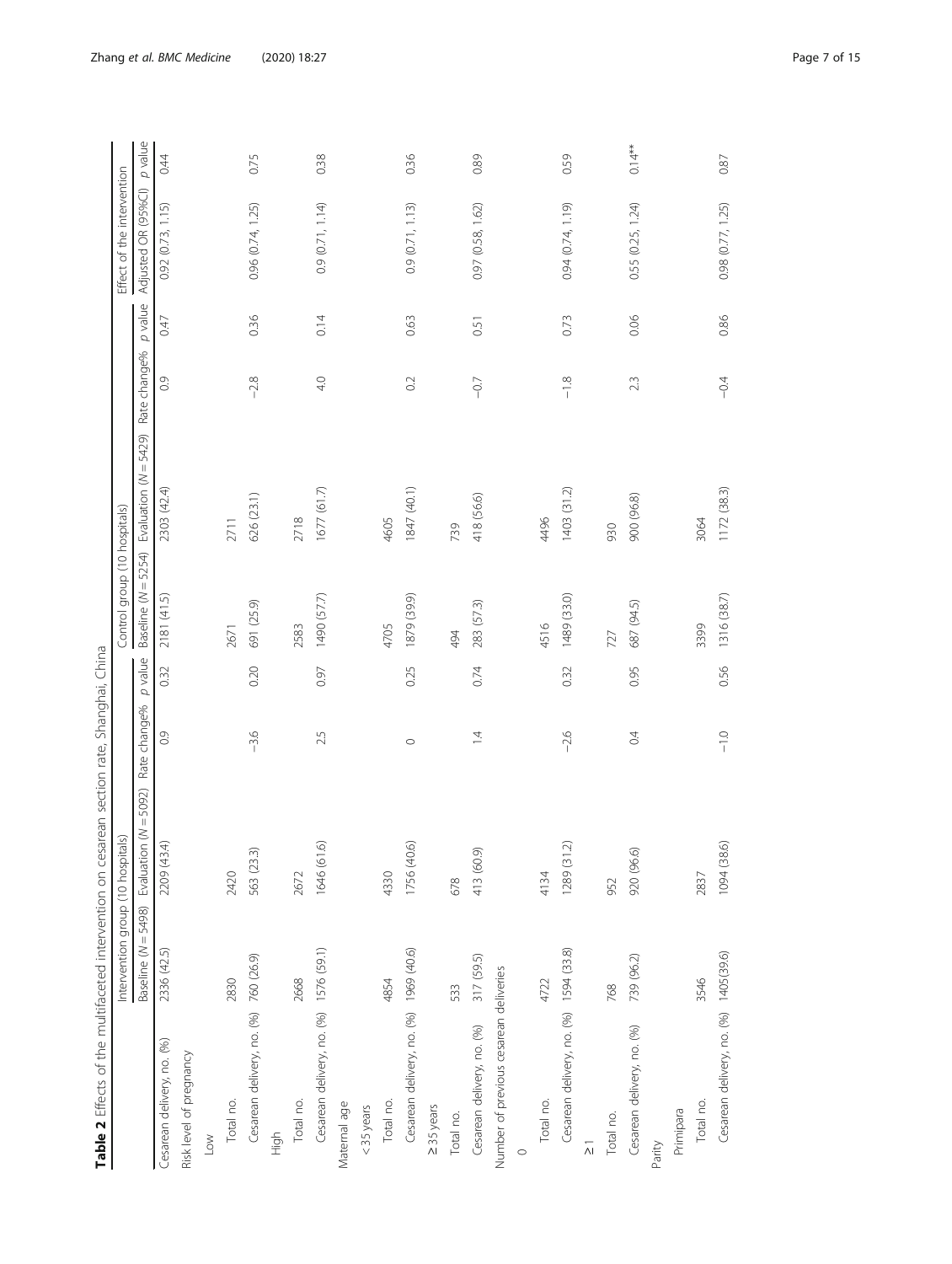| Table 2 Effects of the multifaceted intervention on cesarean section rate, Shanghai, China (Continued)                                                                                                                                                                                                        |                                   |             |        |      |                              |                                                                                                                                                           |     |               |                            |      |
|---------------------------------------------------------------------------------------------------------------------------------------------------------------------------------------------------------------------------------------------------------------------------------------------------------------|-----------------------------------|-------------|--------|------|------------------------------|-----------------------------------------------------------------------------------------------------------------------------------------------------------|-----|---------------|----------------------------|------|
|                                                                                                                                                                                                                                                                                                               | Intervention group (10 hospitals) |             |        |      | Control group (10 hospitals) |                                                                                                                                                           |     |               | Effect of the intervention |      |
|                                                                                                                                                                                                                                                                                                               |                                   |             |        |      |                              | Baseline (N = 5498) Evaluation (N = 5092) Rate change% p value Baseline (N = 5254) Evaluation (N = 5429) Rate change% p value Adjusted OR (95%Cl) p value |     |               |                            |      |
| Multipara without a previous CS                                                                                                                                                                                                                                                                               |                                   |             |        |      |                              |                                                                                                                                                           |     |               |                            |      |
| Total no.                                                                                                                                                                                                                                                                                                     | 175                               | 1298        |        |      | 1117                         | 1432                                                                                                                                                      |     |               |                            |      |
| Cesarean delivery, no. (%) 188 (16.0)                                                                                                                                                                                                                                                                         |                                   | 195 (15.0   | $-1.0$ | 0.24 | 173 (15.5)                   | 231 (16.1)                                                                                                                                                | 0.6 | $\frac{5}{2}$ | 0.74(0.49, 1.1)            | 0.13 |
| Multipara with a previous CS or not                                                                                                                                                                                                                                                                           |                                   |             |        |      |                              |                                                                                                                                                           |     |               |                            |      |
| Total no.                                                                                                                                                                                                                                                                                                     | 1949                              | 2255        |        |      | 1852                         | 2364                                                                                                                                                      |     |               |                            |      |
| Cesarean delivery, no. (%)                                                                                                                                                                                                                                                                                    | 929 (47.7)                        | 1115 (49.5) |        |      | 0.25 863 (46.6)              | 131(47.8)                                                                                                                                                 |     | 0.045         | 0.75(0.53, 1.05)           | 0.09 |
| **A logistic model was used because the calculations for the GEE model did not converge. For this model, p values of less than 0.001 were considered to indicate statistical significance and p values of less than 0.003<br>were considered to indicate marginal significance<br>Intention-to-treat analysis |                                   |             |        |      |                              |                                                                                                                                                           |     |               |                            |      |

\*\*A logistic model was used because the calculations for the GEE model did not converge. For this model, p values of less than 0.001 were considered to indicate statistical significance and p values of less than 0.003  $\alpha$  $\bar{\mathbf{g}}$  $\alpha$ el,  $\rho$ j<br>51 were considered to indicate marginal significance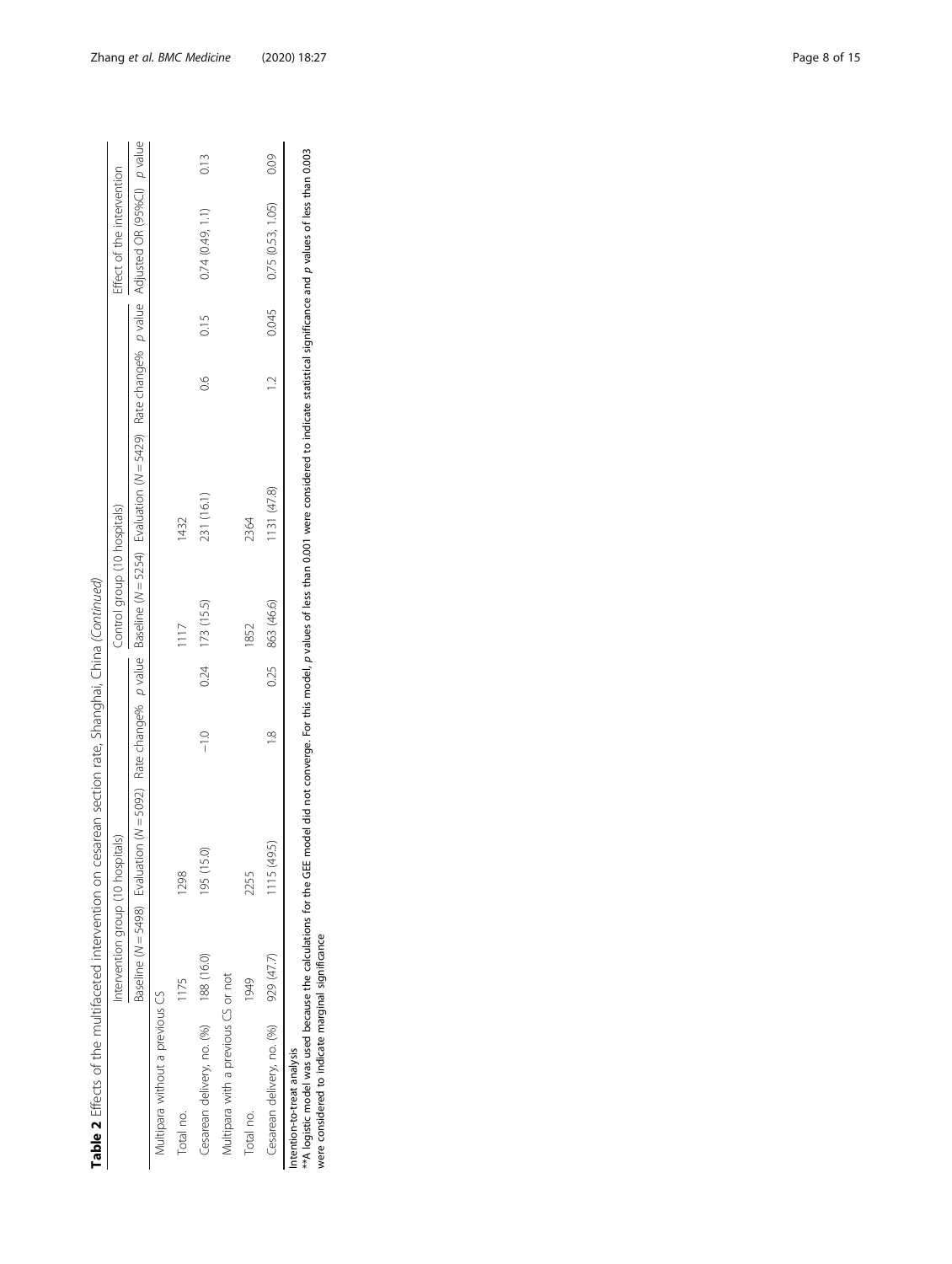| j<br>$\frac{1}{2}$<br>$\overline{\mathbf{r}}$<br>$\overline{ }$<br>į<br>こ りつきつき 22 まげらり 255ミうり                     | リリリン             | てうろう うろそ クチ クスころそうりょう システクラストプライ<br>) ,<br>5<br>-- | ۱<br>ء<br>John<br>$\frac{1}{2}$ | )<br>)<br>ユー・パイ しょうしょう | i, Then in and the and having y<br>;<br>)<br>)<br>5 | i           | من<br>م<br>$\vdots$        |
|--------------------------------------------------------------------------------------------------------------------|------------------|----------------------------------------------------|---------------------------------|------------------------|-----------------------------------------------------|-------------|----------------------------|
|                                                                                                                    | .<br>.<br>.<br>. | ניוטיוקטסון ט<br>$\frac{2}{5}$                     |                                 | mara<br>ontrol o       | וכוסיי בריי<br>$\frac{1}{2}$                        |             | コココココ<br>ing t             |
| ancoitication<br>コリココ<br>١<br>¢<br> <br> <br> <br>i<br><b>CONTRACT</b><br>j<br>₹<br>ś<br>icana<br>J<br>)<br>)<br>) | <b>Baseline</b>  | politeri lev-l<br>$\frac{1}{2}$                    | wandew                          | aseline                | noitiou                                             | ate change% | D<br>D<br>D<br>D<br>הפדם ה |

<span id="page-8-0"></span>

|                                                                                           |                          | Intervention group (10 hospitals) |              |                          | Control group (10 hospitals) |              | Effect estimates       |               |
|-------------------------------------------------------------------------------------------|--------------------------|-----------------------------------|--------------|--------------------------|------------------------------|--------------|------------------------|---------------|
| Cesarean by indications (modified Robson classification)                                  | $(N = 5498)$<br>Baseline | Evaluation<br>$(N = 5092)$        | Rate change% | $(N = 5254)$<br>Baseline | Evaluation<br>$(N = 5429)$   | Rate change% | OR (95%CI)<br>Adjusted | p value       |
| 1. Nulliparous, singleton, cephalic, 2 37 weeks, spontaneous I                            | abor                     |                                   |              |                          |                              |              |                        |               |
| Total no.                                                                                 | 1586                     | 1100                              |              | 1619                     | 1259                         |              |                        |               |
| Cs, no.(%)                                                                                | 129(8.1)                 | 89 (8.1)                          | $\circ$      | 160 (9.9)                | 101(8.0)                     | $-1.9$       | 1.24(0.71, 2.17)       | 0.44          |
| 2. Nulliparous, singleton, cephalic, 2 37 weeks, induced labor                            |                          |                                   |              |                          |                              |              |                        |               |
| Total no.                                                                                 | 717                      | 761                               |              | 660                      | 805                          |              |                        |               |
| Cs, no.(%)                                                                                | 160 (22.3)               | 132 (17.4)                        | $-4.9$       | 141 (21.4)               | 148 (18.4)                   | $-3.0$       | 0.87 (0.52, 1.46)      | 0.60          |
| 3. Nulliparous, singleton, cephalic, 237 weeks, CS before labor                           |                          |                                   |              |                          |                              |              |                        |               |
| Total no.                                                                                 | 819                      | 650                               |              | 762                      | 714                          |              |                        |               |
| Cs, no.(%)                                                                                | 819 (100)                | 650 (100)                         | $\circ$      | 762 (100)                | 714 (100)                    | $\circ$      | $\frac{1}{2}$          | $\frac{1}{2}$ |
| 4. Multiparous, singleton, cephalic, 2 37 weeks, without a previous CS, spontaneous labor |                          |                                   |              |                          |                              |              |                        |               |
| Total no.                                                                                 | 796                      | 764                               |              | 753                      | 886                          |              |                        |               |
| Cs, no.(%)                                                                                | 22(2.8)                  | 11(1.4)                           | $-1.4$       | 13(1.7)                  | 10(1.1)                      | $-0.6$       | 0.85 (0.27, 2.72)      | $0.78**$      |
| 5. Multiparous, singleton, cephalic, 2 37 weeks, without a previous CS, induced labor     |                          |                                   |              |                          |                              |              |                        |               |
| Total no.                                                                                 | 159                      | 329                               |              | 166                      | 294                          |              |                        |               |
| Cs, no.(%)                                                                                | 11(6.9)                  | 21(6.4)                           | $-0.5$       | 11(6.6)                  | 14(4.8)                      | $-1.8$       | 1.03(0.32, 3.35)       | $0.96**$      |
| 6. Multiparous, singleton, cephalic, 2 37 weeks, without a previous CS, CS before labor   |                          |                                   |              |                          |                              |              |                        |               |
| Total no.                                                                                 | 97                       | 103                               |              | 86                       | 136                          |              |                        |               |
| Cs, no.(%)                                                                                | 97 (100)                 | 103 (100)                         | $\circ$      | 96 (100)                 | 136 (100)                    | $\circ$      | ₹                      | $\frac{1}{2}$ |
| 7. Multiparous, singleton, cephalic, 237 weeks, with a previous CS                        |                          |                                   |              |                          |                              |              |                        |               |
| Total no.                                                                                 | 688                      | 853                               |              | 664                      | 842                          |              |                        |               |
| Cs, no.(%)                                                                                | 666 (96.8)               | 827 (97.0)                        | 0.2          | 631 (95.0)               | 818 (97.2)                   | 2.2          | 0.52 (0.21, 1.29)      | $0.15***$     |
| 8. Singleton, breech, transverse or oblique lie <sup>#</sup>                              |                          |                                   |              |                          |                              |              |                        |               |
| Total no.                                                                                 | 284                      | 230                               |              | 222                      | 206                          |              |                        |               |
| Cs, no. (96)                                                                              | 237 (83.5)               | 202 (87.8)                        | 43           | 213 (96.0)               | 197 (95.6)                   | $-0.4$       | 2.05 (0.4, 10.65)      | 0.39          |
| 9. Multiple pregnancy (twins or higher-order multiples)                                   |                          |                                   |              |                          |                              |              |                        |               |
| Total no.                                                                                 | 113                      | $\infty$                          |              | 8                        | $\mathcal{L}$                |              |                        |               |
| Cs, no.(%)                                                                                | 108 (95.6)               | 84 (93.3)                         | $-23$        | 58 (87.9)                | 59 (92.2)                    | 43           | 0.25 (0.02, 3.25)      | $0.28**$      |
| 10. Singleton, cephalic, <37 weeks                                                        |                          |                                   |              |                          |                              |              |                        |               |
| Total no.                                                                                 | 217                      | 201                               |              | 231                      | 217                          |              |                        |               |
| Cs, no.(%)                                                                                | 80 (36.9)                | 88 (43.8)                         | 69           | 91 (39.4)                | 107(49.3)                    | 9.9          | 0.7(0.34, 1.43)        | 0.32          |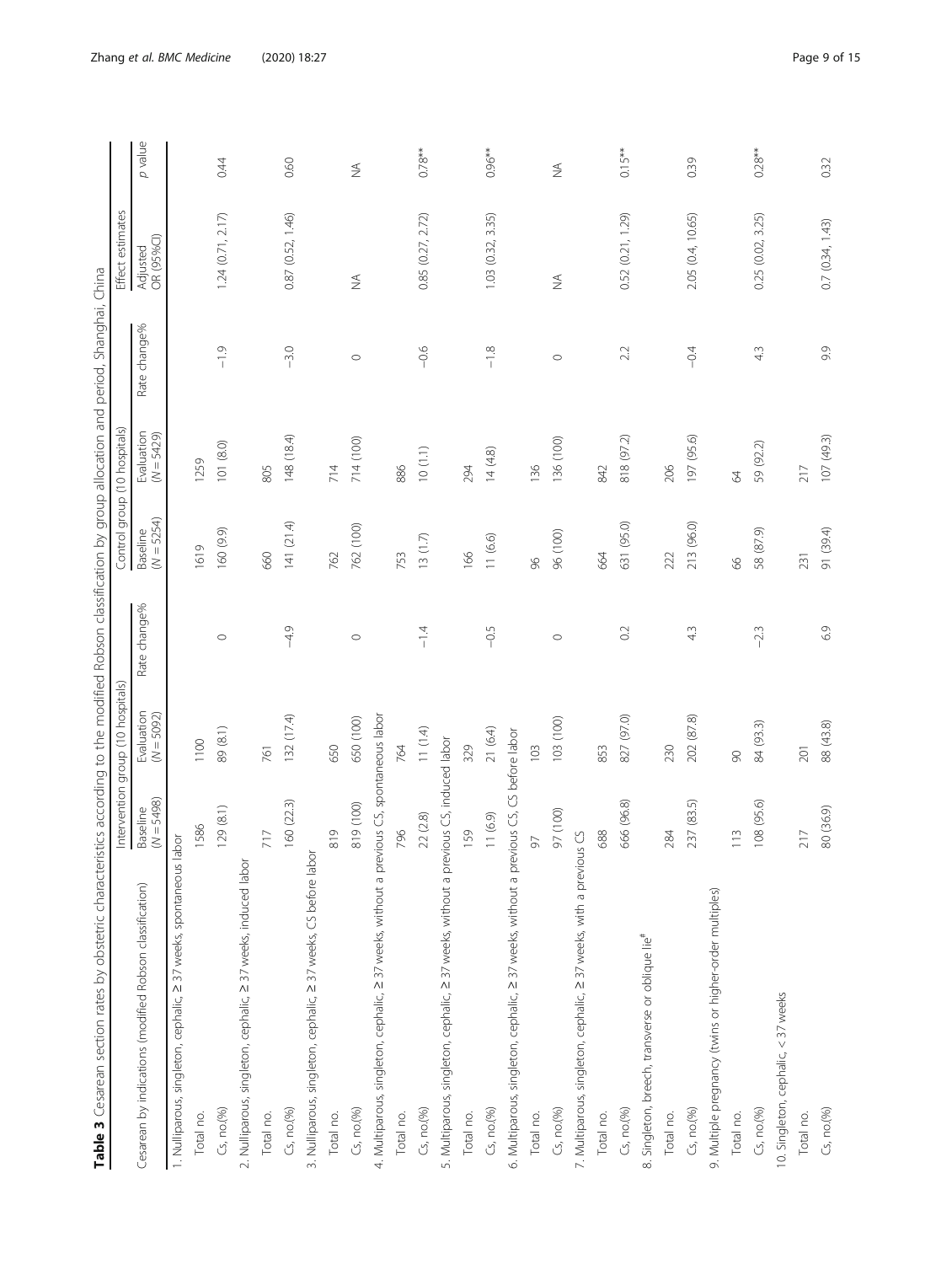| Table 3 Cesarean section rates by obstetric characteri                                                                 |                          |                                   |              |                        |                              |              | istics according to the modified Robson classification by group allocation and period, Shanghai, China (Continued)                                       |               |
|------------------------------------------------------------------------------------------------------------------------|--------------------------|-----------------------------------|--------------|------------------------|------------------------------|--------------|----------------------------------------------------------------------------------------------------------------------------------------------------------|---------------|
|                                                                                                                        |                          | Intervention group (10 hospitals) |              |                        | Control group (10 hospitals) |              | Effect estimates                                                                                                                                         |               |
| Cesarean by indications (modified Robson classification)                                                               | $(N = 5498)$<br>Baseline | Evaluation<br>$(N = 5092)$        | Rate change% | $N = 5254$<br>Baseline | Evaluation<br>$(N = 5429)$   | Rate change% | <b>DR (95%Cl)</b><br>Adjusted                                                                                                                            | p value       |
| 99. Unknown                                                                                                            |                          |                                   |              |                        |                              |              |                                                                                                                                                          |               |
| Total no.                                                                                                              |                          |                                   |              |                        |                              |              |                                                                                                                                                          |               |
| Cs, no.(%)                                                                                                             | 7 (31.8)                 | 2(18.2)                           | $-13.6$      | 5 (33.3)               | 1(16.7)                      | $-166$       | ≶                                                                                                                                                        | $\frac{4}{2}$ |
| ** A logistic model was used because the calculations for the GEE<br>were considered to indicate marginal significance |                          |                                   |              |                        |                              |              | model did not converge. For this model, p values of less than 0.001 were considered to indicate statistical significance and p values of less than 0.003 |               |

ో A logistic model was used because the caculations for the oter model did not converge. For this model, p values or less than uoul were considered to indicate statistical is<br>were considered to indicate marginal signific #The number of subjects in transverse or oblique lie was small while the CS rates for non-cephalic presentations were very high; thus, these groups were combined into one

Abbreviation: NA not applicable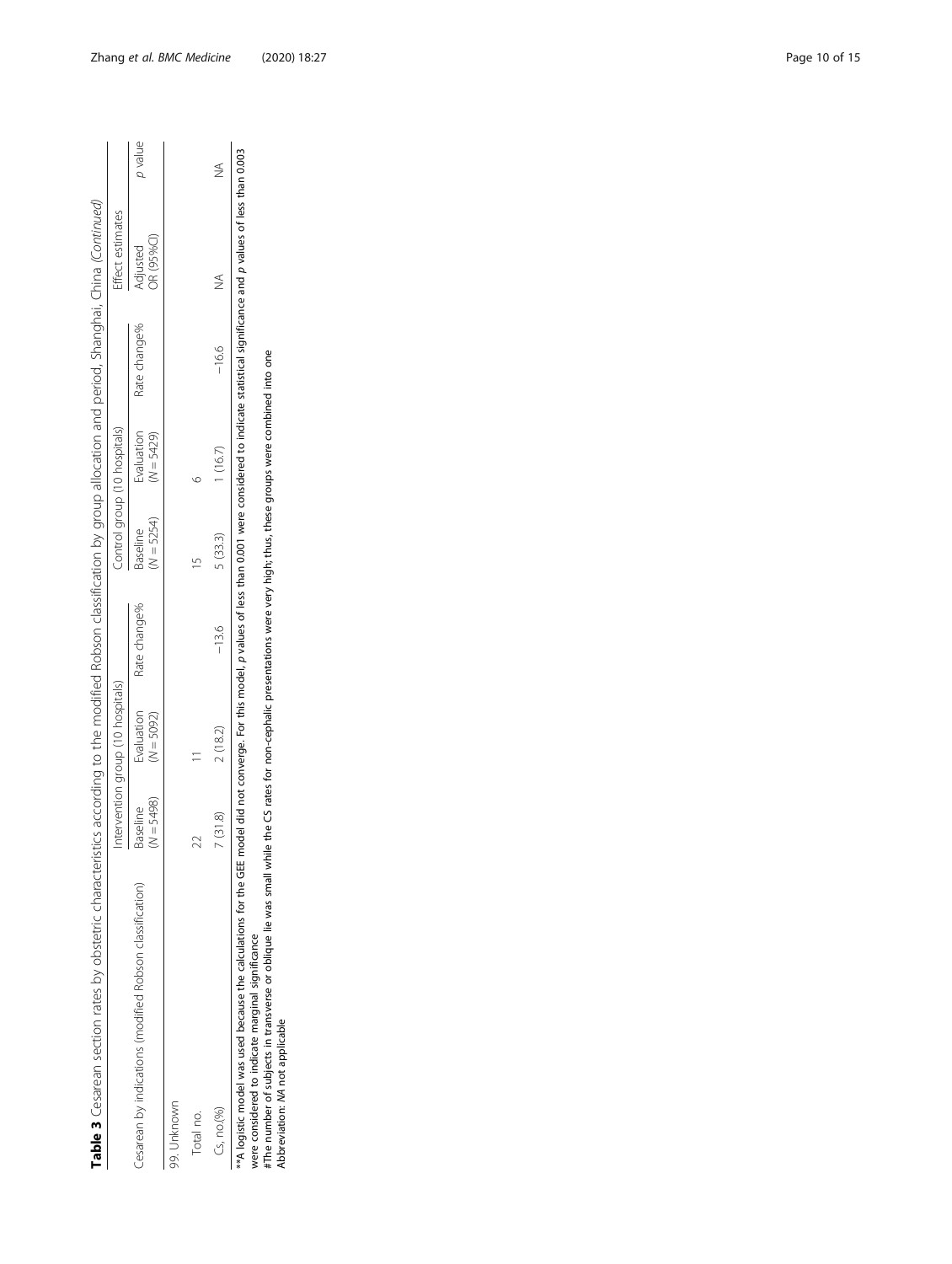|                                                      | Intervention group (10 hospitals) |                         | Control group (10 hospitals) |                         | $p$ value |
|------------------------------------------------------|-----------------------------------|-------------------------|------------------------------|-------------------------|-----------|
| Cesarean indications                                 | Baseline $(N = 5498)$             | Evaluation $(N = 5092)$ | Baseline $(N = 5254)$        | Evaluation $(N = 5429)$ |           |
| Scarred uterus, no. (%)                              | 716 (13.0)                        | 897 (17.6)              | 632 (12.3)                   | 863 (15.9)              | 0.24      |
| Cesarean section without medical indication, no. (%) | 480 (8.7)                         | 401 (7.9)               | 456 (8.7)                    | 429 (7.9)               | 0.21      |
| Abnormal fetal heart rate (FHR) pattern, no. (%)     | 325(5.9)                          | 257(5.1)                | 413 (7.9)                    | 395 (7.3)               | 0.08      |
| Breech or transverse presentation, no. (%)           | 230(4.2)                          | 173(3.4)                | 200(3.8)                     | 178(3.3)                | 0.24      |
| Macrosomia, no. (%)                                  | 135 (2.5)                         | 106(2.1)                | 109(2.1)                     | 92(1.7)                 | 0.71      |
| Prolonged labor, no. (%)                             | 65(1.2)                           | 69 (1.4)                | 49(0.9)                      | 39(0.7)                 | 0.30      |
| Other indications, no. (%)                           | 382 (7.0)                         | 303(6.0)                | 317(6.0)                     | 300(5.5)                | 0.11      |
| Total, no. (%)                                       | 2333 (42.4)                       | 2206 (43.3)             | 2176 (41.4)                  | 2296 (42.3)             | 0.01      |

<span id="page-10-0"></span>Table 4 Hospital-based cesarean section rates by the primary indication and by the group allocation during the baseline and postintervention periods, Shanghai, China

changed by institutional interventions and government policy [[40](#page-14-0)]. Institutional interventions consisted of three aspects: providing health education to mothers and their families; training obstetricians and midwives, issuing CS indications and guidelines, and conducting audits every month; promoting labor analgesia and doula care by midwives. These interventions were similar to ours. In addition, the central and local government policy directly addressed the financial and management aspects. The overall CS rate declined by 1.3% and 8.3% attributable to the institutional and government interventions, respectively. Nonetheless, the previous studies in China were retrospective observational data analyses. The true impact needs to be evaluated in a randomized controlled fashion.

Despite that these studies were conducted in quite different settings and cultures, and all of them showed some effects of the multifaceted interventions, they seemed to have some common characteristics. First, studies with interventions initiated by academic organizations reduced CS rate only to a modest degree [[24,](#page-13-0) [27,](#page-13-0) [34](#page-13-0)]. Instead, the interventions initiated by the maternity hospitals themselves showed a larger reduction in CS use  $[36, 42, 43]$  $[36, 42, 43]$  $[36, 42, 43]$  $[36, 42, 43]$  $[36, 42, 43]$  $[36, 42, 43]$ . Furthermore, the government-led efforts were more effective when the CS rate was included as a benchmark for hospital performance [[40,](#page-14-0) [41](#page-14-0)]. For example, a nationwide intervention strategy in Portugal even reversed the national upward trend of the CS rate [[38\]](#page-14-0). It was worth noting that the two studies in China evaluated the changes of the CS rate around 2012, when WHO published a report on the high CS rate, especially for those without medical indications in China. After the WHO report, the Chinese government became increasingly concerned of the adverse health impacts of the high CS rate and took a series of measures to address this issue [[44\]](#page-14-0).

It is also understandable that interventions conducted in a single hospital tended to gain more support from medical opinion leaders and, thus, easier to form a concerted action in the hospital. Similarly, the governmentled interventions could be directly implemented in healthcare systems. In contrast, interventions initiated by academic researchers did not have such advantages. Kingdon et al. and Chaillet et al. found that the negotiation of health professionals with healthcare system and the practice environment including unit leadership, policy, availability of equipment, and the extent to undertake the guideline recommendation were the major keys to decrease the CS rate successfully [[22](#page-13-0), [45](#page-14-0)].

Due to a high CS rate for over a decade, a higher proportion of women in China have a scarred uterus comparing to other countries. Women with a previous CS were more likely to select repeat CS. This explains why our CS rate actually increased from the baseline to the post-invention period because during our trial, the twochild policy was instituted. The proportion of multiparas increased, many of whom had a previous CS, leading to a higher overall CS rate. However, in nulliparas, the CS rates did decline but the difference between the intervention and control groups did not reach statistical significance. It should be noted that the considerable flux of declining primary CS and increasing repeat CS may hamper a substantial decline in the overall CS rate in the near future.

Our study has several limitations. First, although we provided women more targeted health education via the online and offline programs free of charge in the intervention hospitals, approximately half of the women in the intervention hospitals participated in our targeted health education program. Thus, the overall impact may have been diluted. Second, due to a high volume of deliveries, it is challenging to provide one-on-one doula support throughout labor in most hospitals. A total of 30–40% had doula support, among whom some women shared a doula [\[46](#page-14-0)]. Third, despite our effort in promoting the improved hospital CS policy, the degree of adaptation varied by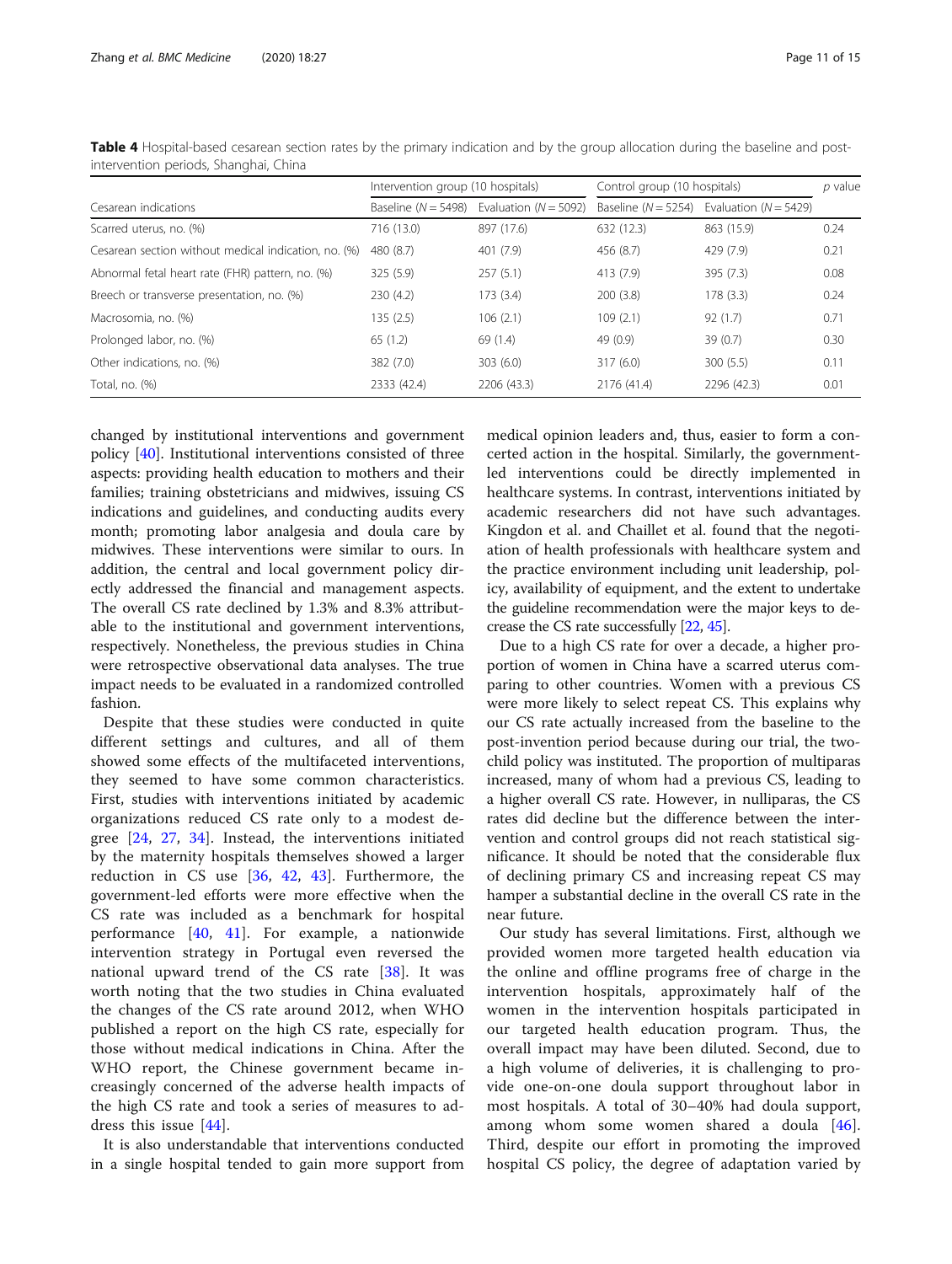| Table 5 Obstetrical intervention rates by group allocation and period, and their impact on cesarean section rate |                                   |                         |                |          |                                    |                              |                    |         |                     |         |
|------------------------------------------------------------------------------------------------------------------|-----------------------------------|-------------------------|----------------|----------|------------------------------------|------------------------------|--------------------|---------|---------------------|---------|
|                                                                                                                  | Intervention group (10 hospitals) |                         |                |          |                                    | Control group (10 hospitals) |                    |         | Effect estimates    |         |
| Obstetrical interventions                                                                                        | Baseline (N = 5498)               | Evaluation $(N = 5092)$ | Rate change%   | p value  | $(W = 5254)$<br>Baseline           | Evaluation<br>$(N = 5429)$   | Rate change%       | p value | Adjusted OR (95%Cl) | p value |
| All deliveries                                                                                                   |                                   |                         |                |          |                                    |                              |                    |         |                     |         |
| Women without a previous CS                                                                                      |                                   |                         |                |          |                                    |                              |                    |         |                     |         |
| Planned cesarean delivery, no. (%)                                                                               | 1287 (27.3)                       | 1067 (25.8)             | $-1.5$         | 0.85     | 1177 (26.1) 1169 (26.0)            |                              | $-0.1$             | 0.07    | 0.9(0.73, 1.1)      | 0.30    |
| Women with a previous CS or not                                                                                  |                                   |                         |                |          |                                    |                              |                    |         |                     |         |
| Planned cesarean delivery, no. (%)                                                                               | 2000 (36.4)                       | 946 (38.2)              | $\frac{8}{1}$  | 0.72     | 1855 (35.3)                        | 2049 (37.7)                  | 24                 | 0.03    | 0.85 (0.69, 1.05)   | 0.13    |
| Labor induction, no. (%)                                                                                         | 1050 (19.1)                       | 1282 (25.2)             | $\overline{6}$ | < 0.0001 | 1010 (19.3)                        | 1347 (24.9)                  | 5.6                | 0.0001  | 1.07(0.77, 1.5)     | 0.67    |
| Women who attempted labor                                                                                        |                                   |                         |                |          |                                    |                              |                    |         |                     |         |
| Total no.                                                                                                        | 3498                              | 3146                    |                |          | 3399                               | 3380                         |                    |         |                     |         |
| Women without a previous CS                                                                                      |                                   |                         |                |          |                                    |                              |                    |         |                     |         |
| Intrapartum cesarean delivery, no. (%) 307 (8.9)                                                                 |                                   | 222 (7.2)               | $-1.7$         | 0.08     | 312 (9.3)                          | 234 (7.0)                    | $-23$              | 0.02    | 1.07 (0.69, 1.64)   | 0.76    |
| Women with a previous CS or not                                                                                  |                                   |                         |                |          |                                    |                              |                    |         |                     |         |
| Intrapartum cesarean delivery, no. (%) 336 (9.6)                                                                 |                                   | 263 (8.4)               | $-1.2$         | 0.10     | 326 (9.6)                          | 254 (7.5)                    | $-21$              | 0.03    | 1.08 (0.74, 1.98)   | 0.68    |
| Oxytocin during labor, no. (%)                                                                                   | 529 (15.1)                        | 542 (17.3)              | 2.2            | < 0.0001 | 594 (17.5)                         | 622 (18.5)                   | $\supseteq$        | 0.31    | 1.32 (0.81, 2.16)   | 0.26    |
| Epidural analgesia, no. (%)                                                                                      | 1135 (32.6)                       | 959 (30.6)              | $-2.0$         | 0.002    | 595 (17.6)                         | 837 (25.7)                   | $\overline{\circ}$ | 0.0001  | 0.61 (0.20, 1.81)   | 0.36    |
| Doula, no. (%)                                                                                                   | 1315 (37.6)                       | 1422(453)               | 7.7            | 0.0001   | 1051 (34.7)                        | 1115 (37.0)                  | 2.3                | 0.27    | 1.35 (0.88, 2.08)   | 0.17    |
| Women without a previous CS                                                                                      |                                   |                         |                |          |                                    |                              |                    |         |                     |         |
| Assisted vaginal delivery, no. (%)                                                                               | 127(3.7)                          | 102(3.3)                | $-0.4$         | 0.77     | 69 (2.1)                           | 99 (3.0)                     | 0.9                | 0.03    | 0.61 (0.31, 1.21)   | 0.15    |
| Women with a previous CS or not                                                                                  |                                   |                         |                |          |                                    |                              |                    |         |                     |         |
| Assisted vaginal delivery, no. (%)                                                                               | 128(3.7)                          | 103(3.3)                | $-0.4$         | 0.77     | 70(2.1)                            | 103(3.1)                     | $\overline{1}$ . O | 0.03    | 0.6(0.31, 1.18)     | 0.13    |
| Episiotomy, no. (%)                                                                                              |                                   |                         |                |          |                                    |                              |                    |         |                     |         |
| Median/lateral                                                                                                   | 1289 (36.9)                       | 1006 (32.1)             | $-4.8$         |          | $< 0.0001$ 1532 (45.1) 1374 (40.7) |                              | $-4.4$             | 0.69    | 0.78(0.46, 1.33)    | 0.36    |

<span id="page-11-0"></span>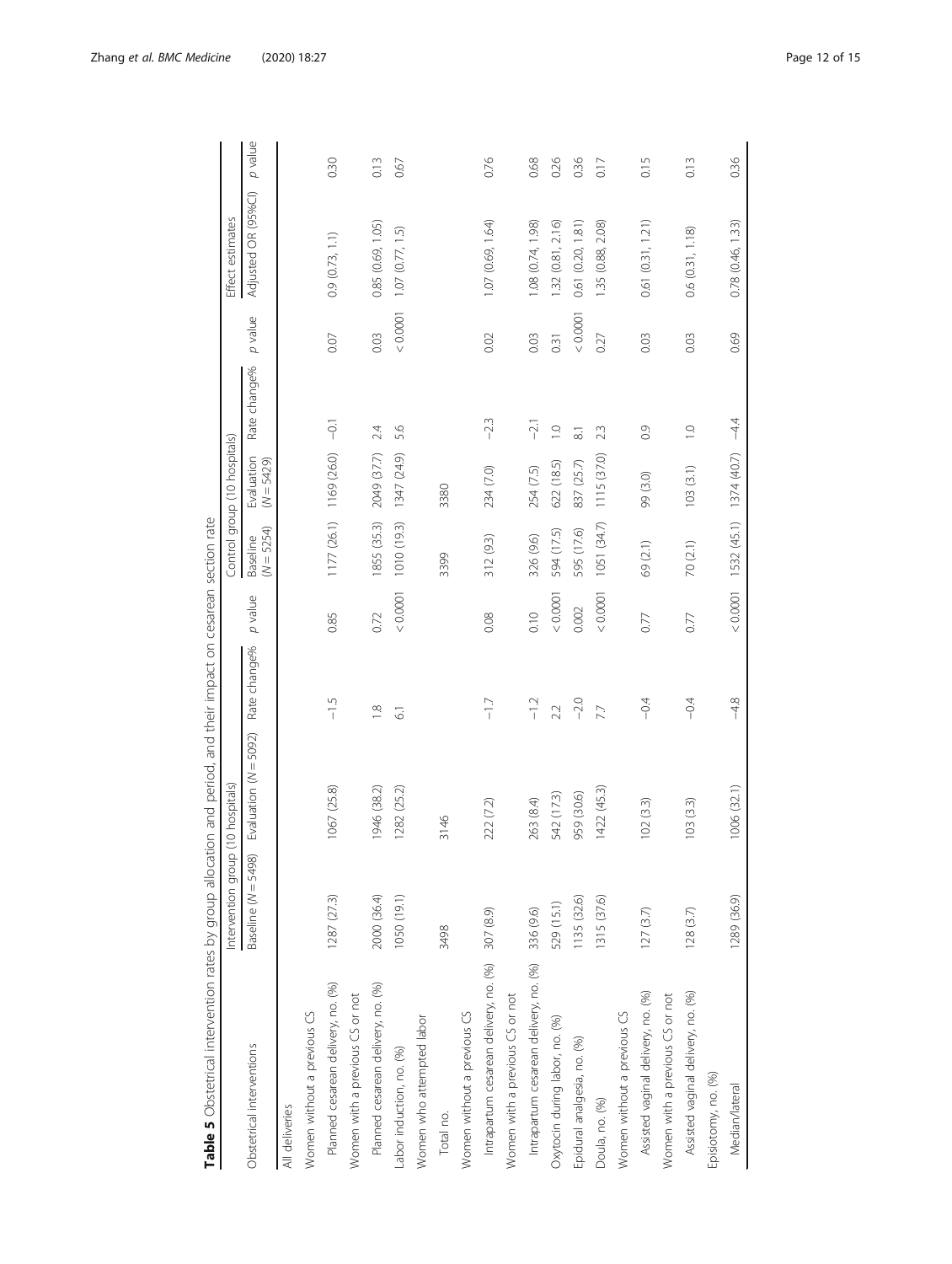<span id="page-12-0"></span>hospitals. Fourth, the high CS rate in Shanghai is mainly contributed by the high prelabor CS rate, which was our main target. Two of the three intervention components, namely health education and hospital CS policy, were designed to tackle this issue, particularly in nulliparous women. However, it takes time to change the culture and for the education to take effect. The duration of our intervention may be too short to see a significant impact. The impact might become statistically significant if the interventions continued for a longer period. Finally, our intervention package included three measures. It is difficult to disentangle their effects.

CS issue is extremely complex and deeply rooted. Despite our recognition of their importance, some measures were beyond what our study could do while other measures were difficult to implement. For example, we knew that fear of pain could be effectively addressed by providing epidural analgesia, but some hospitals were constrained by anesthesia resources. Only 8 hospitals in our study provided epidural analgesia, resulting in still low epidural analgesia use (20–30% of women who attempted labor). Doula is effective in reducing CS use and increasing women's satisfaction. But the overwhelming volume of deliveries in Chinese public hospitals hampers one-to-one doula or midwife support. In our study, only one third of parturients had doula. And a doula is often shared by more than one laboring woman.

We also knew that physicians play a critical role in CS decision making, prelabor, and intrapartum. But the "physician factor" is also complicated by multiple forces. The shortage of medical staff to handle the large volume of delivery, financial incentives, and constrained doctor-patient relationship all likely draw the decision leaning towards CS. Physicians' practice pattern is often unclear. Our trial did not attempt to address the physician factor directly, which may be an important determinant in the success of an intervention trial on reducing the CS rate. For future studies, an assessment of practice pattern among physicians may provide useful insights. For example, asking the surgeon to complete a detailed reporting form that uncovers the indications as well as intentions and actions of the surgeon may help to identify potential targets for intervention. Given its importance, the physician factor could be a focus for future research. But the government health policy that can address some of the above issues may be more effective.

# Conclusions

Our multifaceted intervention for 8 months was not effective in reducing the CS rate in a large, multicenter cluster-randomized field trial in Shanghai, China. Further strategies that can be tailored to local contexts and drivers of CS are warranted to result in more effective measure to reduce the high CS rate. Government policy may have a greater impact on reducing the CS rate than the interventions initiated by hospitals or academic organizations.

#### Supplementary information

The online version of this article ([https://doi.org/10.1186/s12916-020-1491-6\)](https://doi.org/10.1186/s12916-020-1491-6) contains supplementary material, which is available to authorized users.

Additional file 1: Table S1. The list of health education classes available to pregnant women.

Additional file 2. Study protocol.

Additional file 3: Table S1. CONSORT 2010 checklist of information to include when reporting a cluster randomised trial. Table S2. Extension of CONSORT for abstracts1,2 to reports of cluster randomised trials.

Additional file 4: Chart Abstraction Form for Maternal and Neonatal (or Stillbirth) Information.

#### Abbreviations

ACOG: American College of Obstetricians and Gynecologists; ART: Assisted reproductive technology; BMI: Body mass index; CIs: Confidence intervals; CS: Cesarean section; GA: Gestational age; GEE: Generalized estimating equations; GWG: Gestational weight gain; ORs: Odds ratios; QuIPS: Quality Improvement and Patient Safety Committee

#### Acknowledgements

This study was funded by the Shanghai Municipal Commission of Health and Family Planning (GWIV-26). The authors would like to thank the following hospitals and institutions for participating in this multicenter trial: Xinhua Hospital, Shanghai Jiao Tong University School of Medicine; Shanghai Maternal and Child Health Center; Shanghai Jiao Tong University School of Public Health; Minhang District Maternal and Child Health Hospital; Pudong New District Maternal and Child Health Hospital; Putuo District Maternal and Child Health Hospital; Pudong New Area People's Hospital; Eighth People's Hospital; Sixth People's Hospital, Shanghai Jiao Tong University School of Medicine; Jiading District Maternal and Child Health Hospital; First maternity and Infant Hospital, Tongji University School of Medicine; Songjiang District Maternal and Child Health Hospital; China Welfare Association International Peace Maternal and Child Health Hospital, Shanghai Jiao Tong University School of Medicine; Fudan University Obstetrics and Gynecology Hospital; Jinshan Hospital, Fudan University; Fifth People's Hospital, Fudan University; Minhang District Central Hospital; Changning District Maternal and Child Health Hospital; Putuo District Central Hospital; Zhujiajiao People's Hospital; Changhai Hospital, Second Military Medical University; Tongren Hospital, Shanghai Jiao Tong University School of Medicine.

#### Authors' contributions

JZ, Z-LP, MQ, Z-LL, LZ, and ML contributed to the study design. JZ, Z-LP, MQ, L-GH, D-HY, RZ, Z-LL, ML, LZ, JX, Z-XH, M-ZN, YW, L-HP, L-XH, J-FH, L-YP, T-HJ, Q-XJ, M-YH, and RH contributed to participant recruitment and data collection. JZ, Z-LL, ML, LZ, and RH did the data analyses. Z-LL, ML, LZ, and JZ wrote the manuscript. All authors contributed to data interpretation, provided critical revision of the manuscript, approved the final manuscript, and agreed to submit for publication.

# Funding

This study was funded by the Shanghai Municipal Commission of Health and Family Planning (GWIV-26). The funder of the study had no role in the study design, data collection, data analysis, data interpretation, or writing of the report. The corresponding author had full access to all the data in the study and had final responsibility for the decision to submit for publication.

#### Availability of data and materials

The datasets used and/or analyzed during the current study are available from the corresponding author on reasonable request.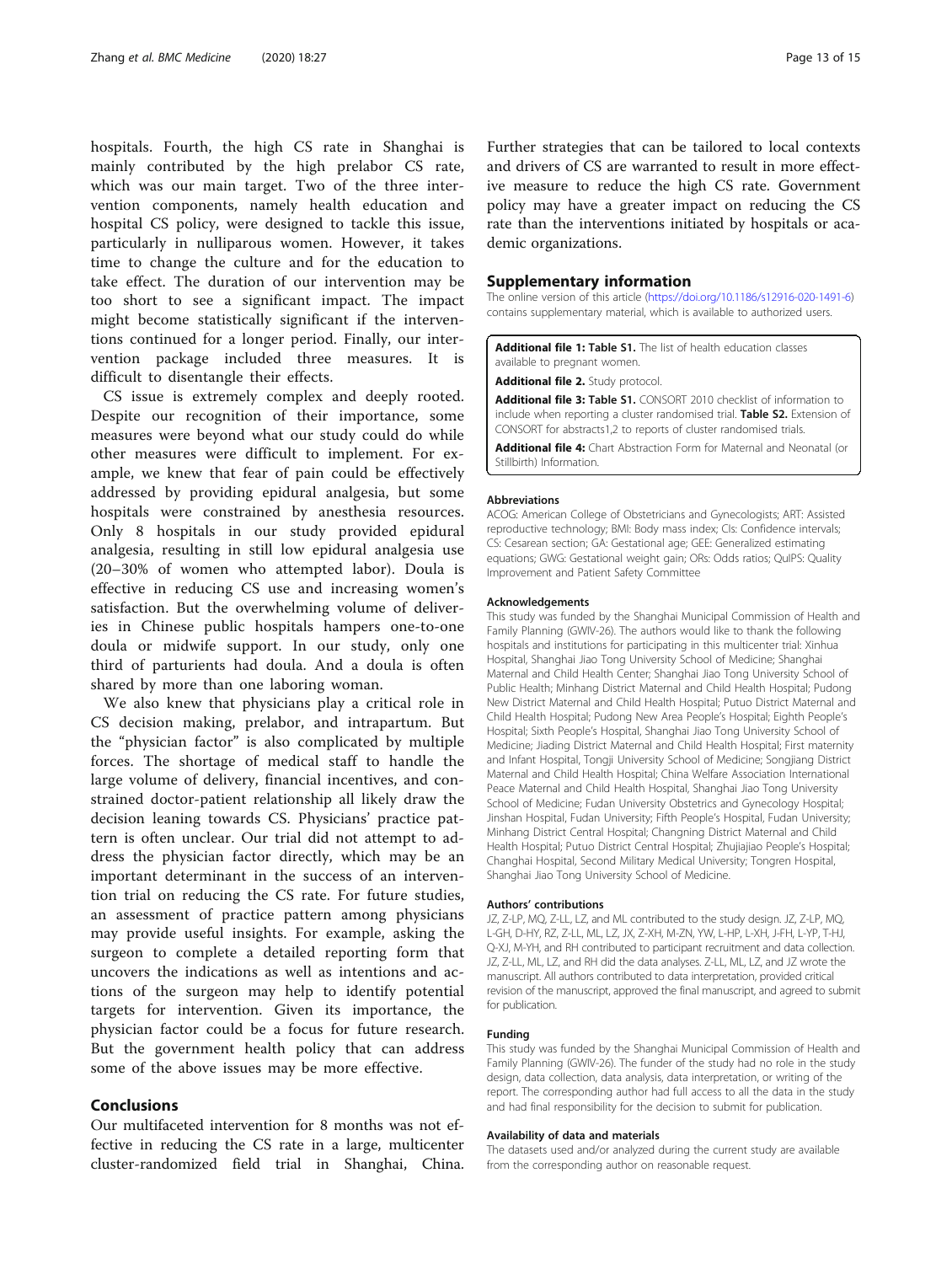### <span id="page-13-0"></span>Ethics approval and consent to participate

An ethical approval was obtained from the Ethics Review Board of the Xinhua hospital, Shanghai Jiao Tong University School of Medicine and other participating hospitals. Conventional informed consent was not necessary in this study.

#### Consent for publication

Not applicable.

#### Competing interests

The authors declare that they have no competing interests.

#### Author details

<sup>1</sup>Ministry of Education-Shanghai Key Laboratory of Children's Environmental Health, Xinhua Hospital, Shanghai Jiao Tong University School of Medicine, Shanghai, China. <sup>2</sup>Department of Obstetrics and Gynecology, Xinhua Hospital, Shanghai Jiao Tong University School of Medicine, Shanghai, China. <sup>3</sup>Shanghai Jiao Tong University School of Public Health, Shanghai, China. 4 Department of Obstetrics, Jiading District Maternal and Child Health Hospital, Shanghai, China. <sup>5</sup>Department of Maternal Health Care, Minhang District Maternal and Child Health Hospital, Shanghai, China. <sup>6</sup>Department of Obstetrics, First Maternity and Infant Hospital, Tongji University School of Medicine, Shanghai, China. <sup>7</sup>Department of Obstetrics, Songjiang District Maternal and Child Health Hospital, Shanghai, China. <sup>8</sup>Department of Obstetrics and Gynecology, Sixth People's Hospital, Shanghai Jiao Tong University School of Medicine, Shanghai, China. <sup>9</sup>Department of Obstetrics, China Welfare Association International Peace Maternal and Child Health Hospital, Shanghai Jiao Tong University School of Medicine, Shanghai, China. <sup>10</sup>Department of Obstetrics and Gynecology, Pudong New District Maternal

and Child Health Hospital, Shanghai, China. <sup>11</sup>Department of Obstetrics and Gynecology, Pudong New Area People's Hospital, Shanghai, China.<br><sup>12</sup>Department of Obstetrics, Putuo District Maternal and Child Health Hospital, Shanghai, China. <sup>13</sup>Department of General Surgery, Eighth People's Hospital, Shanghai, China. <sup>14</sup>Center for HTA, China Hospital Development Institute, Shanghai Jiao Tong University, Shanghai, China. <sup>15</sup>Nursing College, Shanghai University of Medicine & Health Sciences, Shanghai, China. <sup>16</sup>Shanghai Maternal and Child Health Center, Shanghai, China.

### Received: 12 September 2019 Accepted: 7 January 2020 Published online: 14 February 2020

#### References

- 1. Boerma T, Ronsmans C, Melesse DY, Barros AJD, Barros FC, Juan L, et al. Global epidemiology of use of and disparities in caesarean sections. Lancet. 2018;392:1341–8.
- Li HT, Luo S, Trasande L, Hellerstein S, Kang C, Li JX, et al. Geographic variations and temporal trends in cesarean delivery rates in China, 2008- 2014. JAMA. 2017;317:69–76.
- 3. Mi J, Liu F. Rate of caesarean section is alarming in China. Lancet. 2014;383: 1463–4.
- 4. Long Q, Kingdon C, Yang F, Renecle MD, Jahanfar S, Bohren MA, et al. Prevalence of and reasons for women's, family members', and health professionals' preferences for cesarean section in China: a mixed-methods systematic review. PLoS Med. 2018;15:e1002672.
- 5. Hellerstein S, Feldman S, Duan T. China's 50% caesarean delivery rate: is it too high? BJOG. 2015;122:160–4.
- 6. Betrán AP, Temmerman M, Kingdon C, Mohiddin A, Opiyo N, Torloni MR, et al. Interventions to reduce unnecessary caesarean sections in healthy women and babies. Lancet. 2018;392:1358–68.
- 7. Jiang Y, Ying X, Kane S, Mukhopadhyay M, Qian X. Violence against doctors in China. Lancet. 2014;384:744–5.
- 8. Sandall J, Tribe RM, Avery L, Mola G, Visser GHA, Homer CSE, et al. Shortterm and long-term effects of caesarean section on the health of women and children. Lancet. 2018;392:1349–57.
- 9. Keag OE, Norman JE, Stock SJ. Long-term risks and benefits associated with cesarean delivery for mother, baby, and subsequent pregnancies: systematic review and meta-analysis. PLoS Med. 2018;15:e1002494.
- 10. Johri M, Ng ESW, Bermudez-Tamayo C, Hoch JS, Ducruet T, Chaillet N. A cluster-randomized trial to reduce caesarean delivery rates in Quebec: costeffectiveness analysis. BMC Med. 2017;15:96.
- 11. Yuqi L, Tan G, Chengming S, Xuri S. The ICU is becoming a main battlefield for severe maternal rescue in China: an 8-year single-center clinical experience. Crit Care Med. 2017;45:e1106–e10.
- 12. Liang J, Mu Y, Li X, Tang W, Wang Y, Liu Z, et al. Relaxation of the one child policy and trends in caesarean section rates and birth outcomes in China between 2012 and 2016: observational study of nearly seven million health facility births. BMJ. 2018;360:k817.
- 13. Hellerstein S, Feldman S, Duan T. Survey of obstetric care and cesarean delivery rates in Shanghai, China. Birth. 2016;43:193–9.
- 14. Chen Y. Maternal age and cesarean delivery rate in Shanghai. Am J Public Health. 1993;83:287–8.
- 15. J Z, H C, Z Z, X Z, X X, L Z, et al. Investigation and analysis of cesarean section rate and indications in Shanghai. Chinese Journal of Practical Gynecology and Obstetrics. 2019;35:325–29.
- 16. Khunpradit S, Tavender E, Lumbiganon P, Laopaiboon M, Wasiak J, Gruen RL. Non-clinical interventions for reducing unnecessary caesarean section. Cochrane Database Syst Rev. 2011;15:Cd005528.
- 17. Ji H, Jiang H, Yang L, Qian X, Tang S. Factors contributing to the rapid rise of caesarean section: a prospective study of primiparous Chinese women in Shanghai. BMJ Open. 2015;5:e008994.
- 18. Long Q, Klemetti R, Wang Y, Tao F, Yan H, Hemminki E. High caesarean section rate in rural China: is it related to health insurance (new cooperative medical scheme)? Soc Sci Med. 2012;75:733–7.
- 19. Portela MC, Pronovost PJ, Woodcock T, Carter P, Dixon-Woods M. How to study improvement interventions: a brief overview of possible study types. BMJ Qual Saf. 2015;24:325–36.
- 20. Kingdon C, Downe S, Betran AP. Non-clinical interventions to reduce unnecessary caesarean section targeted at organisations, facilities and systems: systematic review of qualitative studies. PLoS One. 2018;13: e0203274.
- 21. Kingdon C, Downe S, Betran AP. Women's and communities' views of targeted educational interventions to reduce unnecessary caesarean section: a qualitative evidence synthesis. Reprod Health. 2018;15:130.
- 22. Chaillet N, Dumont A. Evidence-based strategies for reducing cesarean section rates: a meta-analysis. Birth. 2007;34:53–64.
- 23. World Health Organization. WHO recommendations non-clinical interventions to reduce unnecessary caesarean sections. Geneva: World Health Organization; 2018.
- 24. Marshall JL, Spiby H, McCormick F. Evaluating the 'Focus on Normal Birth and Reducing Caesarean section Rates Rapid Improvement Programme': a mixed method study in England. Midwifery. 2015;31:332–40.
- 25. Cai WW, Marks JS, Chen CH, Zhuang YX, Morris L, Harris JR. Increased cesarean section rates and emerging patterns of health insurance in Shanghai, China. Am J Public Health. 1998;88:777–80.
- 26. Ming Y, Li M, Dai F, Huang R, Zhang J, Zhang L, et al. Dissecting the current caesarean section rate in Shanghai, China. Sci Rep. 2019;9:2080.
- 27. Althabe F, Belizan JM, Villar J, Alexander S, Bergel E, Ramos S, et al. Mandatory second opinion to reduce rates of unnecessary caesarean sections in Latin America: a cluster randomised controlled trial. Lancet. 2004; 363:1934–40.
- 28. Liang WH, Yuan CC, Hung JH, Yang ML, Yang MJ, Chen YJ, et al. Effect of peer review and trial of labor on lowering cesarean section rates. J Chin Med Assoc. 2004;67:281–6.
- 29. Chen CS, Liu TC, Chen B, Lin CL. The failure of financial incentive? The seemingly inexorable rise of cesarean section. Soc Sci Med. 2014;101:47–51.
- 30. Chung SH, Seol HJ, Choi YS, Oh SY, Kim A, Bae CW. Changes in the cesarean section rate in Korea (1982-2012) and a review of the associated factors. J Korean Med Sci. 2014;29:1341–52.
- 31. Walker R, Turnbull D, Wilkinson C. Strategies to address global cesarean section rates: a review of the evidence. Birth. 2002;29:28–39.
- 32. Mann S, Pratt S, Gluck P, Nielsen P, Risser D, Greenberg P, et al. Assessing quality obstetrical care: development of standardized measures. Jt Comm J Qual Patient Saf. 2006;32:497–505.
- 33. Zeger SL, Liang KY, Albert PS. Models for longitudinal data: a generalized estimating equation approach. Biometrics. 1988;44:1049–60.
- 34. Chaillet N, Dumont A, Abrahamowicz M, Pasquier JC, Audibert F, Monnier P, et al. A cluster-randomized trial to reduce cesarean delivery rates in Quebec. N Engl J Med. 2015;372:1710–21.
- 35. Zhang J, Geerts C, Hukkelhoven C, Offerhaus P, Zwart J, de Jonge A. Caesarean section rates in subgroups of women and perinatal outcomes. BJOG. 2016;123:754–61.